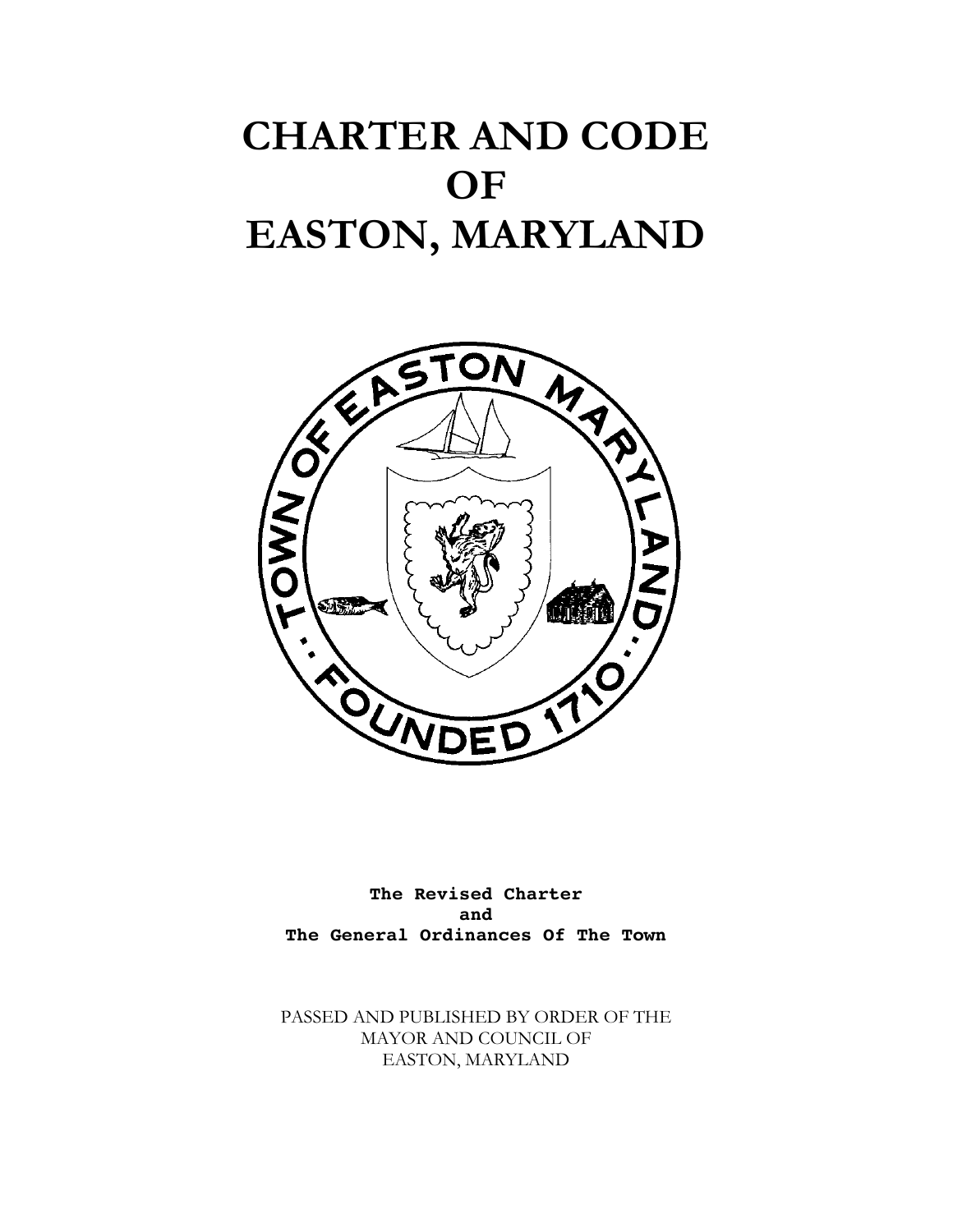## **HISTORY OF EASTON, MARYLAND**

The Town of Easton seems to have received its official beginning from an Act of the Assembly of the Province of Maryland dated November 4, 1710. The Act was entitled, "An Act for the Building of a Court House for Talbot County, at Armstrong's Old Field near Pitt's Bridge". Pitt's Bridge crossed a stream forming the headwaters of the Tred Avon or Third Haven River. It was located at a point where North Washington Street crosses this stream, now enclosed in culverts, north of the Talbottown Shopping Center, and passes under the Electric Plant property.

Prior to this date, the Court had met at York, a small settlement north of Dover Bridge. The Court decided that this location was not convenient to all sections of the County and, in order to change the location, the above Act of the Assembly was passed.

As a result of this Act, two acres of land were purchased from Philemon Armstrong, at a cost of 5,000 pounds of tobacco, the currency of the times. Upon this tract, the same plot upon which the present Talbot County Court House now stands, the Court House, a brick building 20 x 30 feet, was erected at a cost of 115,000 pounds of tobacco. The Courts of the County were held in this building from 1712 until 1794. A Tavern to accommodate those who attended Court was one of the first buildings erected; stores and dwellings followed. The village was then known as Talbot Court House.

These were not the first buildings in the area. The frame meeting house of the Society of Friends was built between 1682 and 1684. Undoubtedly some homes were built nearby.

This Court House building continued to be used until the State Legislature, at its first Session after the adoption of the State Constitution in 1777, authorized the General Court, the forerunner of the present Court of Appeals, to sit alternately on the Western Shore and on the Eastern Shore at "Talbot Court House in Talbot County". To care for the needs of the General Court, the Legislature in 1789 enacted "An Act for the building of a Court House in Talbot County for the Accommodation of the General Court for the Eastern Shore and the County of Talbot". The building thus provided, built at a cost of 3000 sterling, paid by the State and County, was completed in 1794, and still serves as the seat of the County Courts. Its use by the General Court and the Court of Appeals has long since been discontinued. It is, however, after many remodelings, the last being in 1958, still used by the United States District Court which customarily sits in Baltimore.

On March 12, 1785, the Legislature passed an Act to erect the Town in Talbot County, and a Commission headed by Jeremiah Banning, was appointed to purchase land and "Lay it Out in the Best and most convenient manner into lots not exceeding one-half acre each". This Act also authorized the Commission to survey the land and lay out the streets as well as name them. The name of the Town was to be known as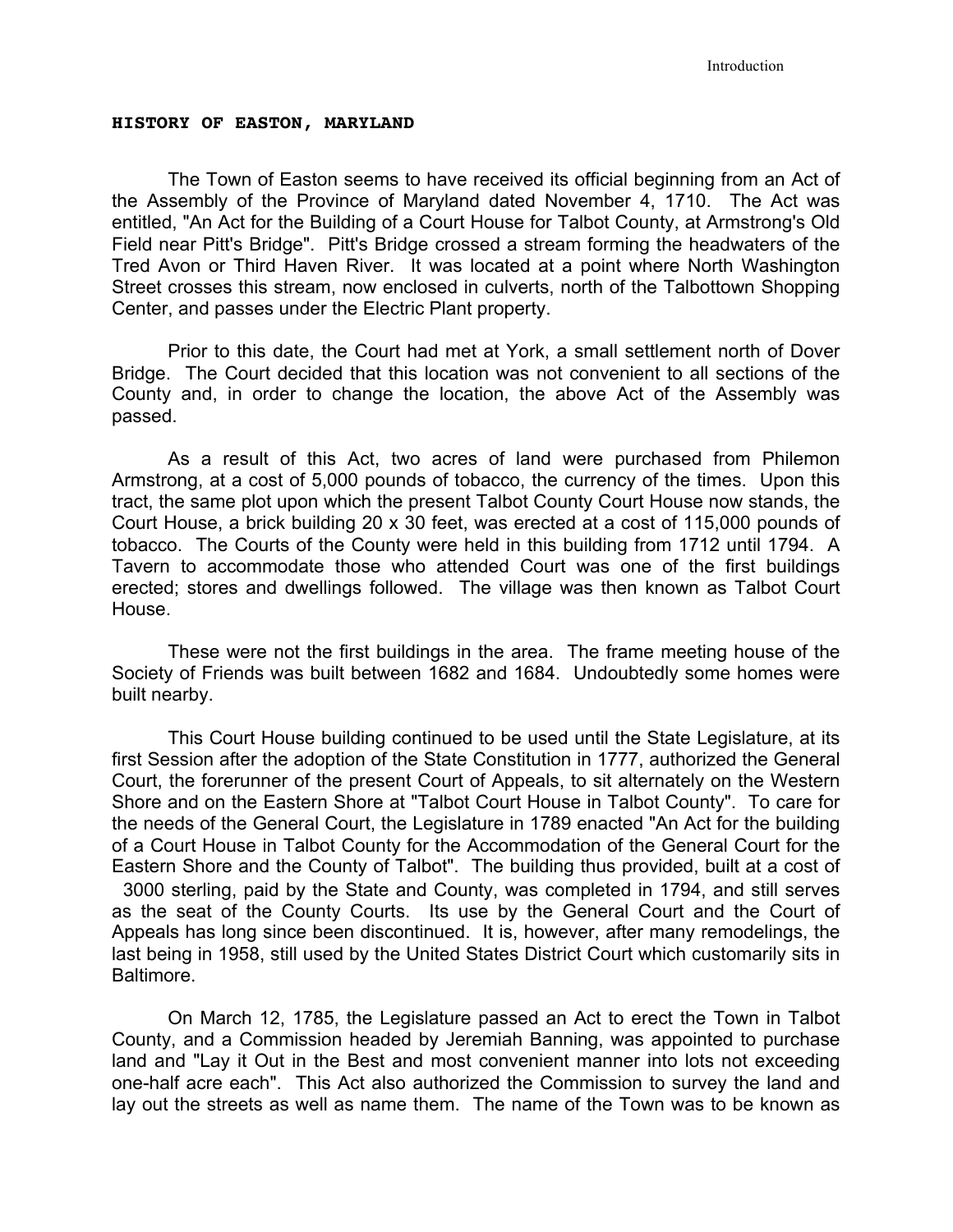"Talbot". In 1788 another Act of the Legislature changed the name to "Easton". It is not definitely known why this change was made. Some writers believe that the Town was first known as "East Town" or "East Capital", as it was the seat of State Government of the Eastern Shore and from this later became Easton.

In 1790 the Legislature provided for the election of five Commissioners to whom was entrusted the administration of the Town. The Commission was charged with the preservation of order, the maintenance of the roadways in passable condition, keeping open the drainage ditches, providing plank foot walks where necessary and making and enforcing such regulations as were needed for the preservation of the peace and welfare of the Community.

The powers of the Commission were rather limited and it appears that at times it almost ceased to function. This may account for the fact that some of the streets of the Town as originally laid out have been encroached upon to such an extent by the abutting property owners. Dover Street, which was laid out at a uniform width, is one example; Magazine Alley, originally provided vehicular passage but has now become a narrow pedestrian walkway. Prior to 1906, Easton was a village with unpaved streets, which had to be crossed at the corners where plank crossings were provided. Electricity for streets and homes had been provided since 1887. The electric service, however, was discontinued at midnight, causing late visitors to scurry home before the old carbon globes gradually died out as the Town Clock struck the hour of midnight. After midnight, the only lights about the Town were half a dozen gas jet lamps encased in square glass lanterns set on top of wooden poles.

Prior to 1906, Easton was a village with unpaved streets, which had to be crossed at the corners where plank crossings were provided. Electricity for streets and homes had been provided since 1887. The electric service, however, was discontinued at midnight, causing late visitors to scurry home before the old carbon globes gradually died out as the Town Clock struck the hour of midnight. After midnight, the only lights about the town were half a dozen gas jet lamps encased in square glass lanterns set on top of wooden poles.

In 1906 the Legislature authorized a new Charter setting up the Mayor and Council form of government. Martin M. Higgins was elected as the first Mayor and served for six years, or a total of three terms.

Under Mayor Higgins, Easton developed rapidly into a modern municipality. In 1911, Easton was a pioneer in Maryland in constructing a complete municipal sewerage system. In 1912 the main residential and business streets were paved. In 1914 the Town purchased and began operation of a municipal water system, and in the same year commenced the operation of a municipal electric plant. In 1922 the Town purchased and commenced operating a local gas plant. Since that time, it has been one of the few municipalities in the United States which owns and operates all of the public utilities: electric, gas, water and sewer.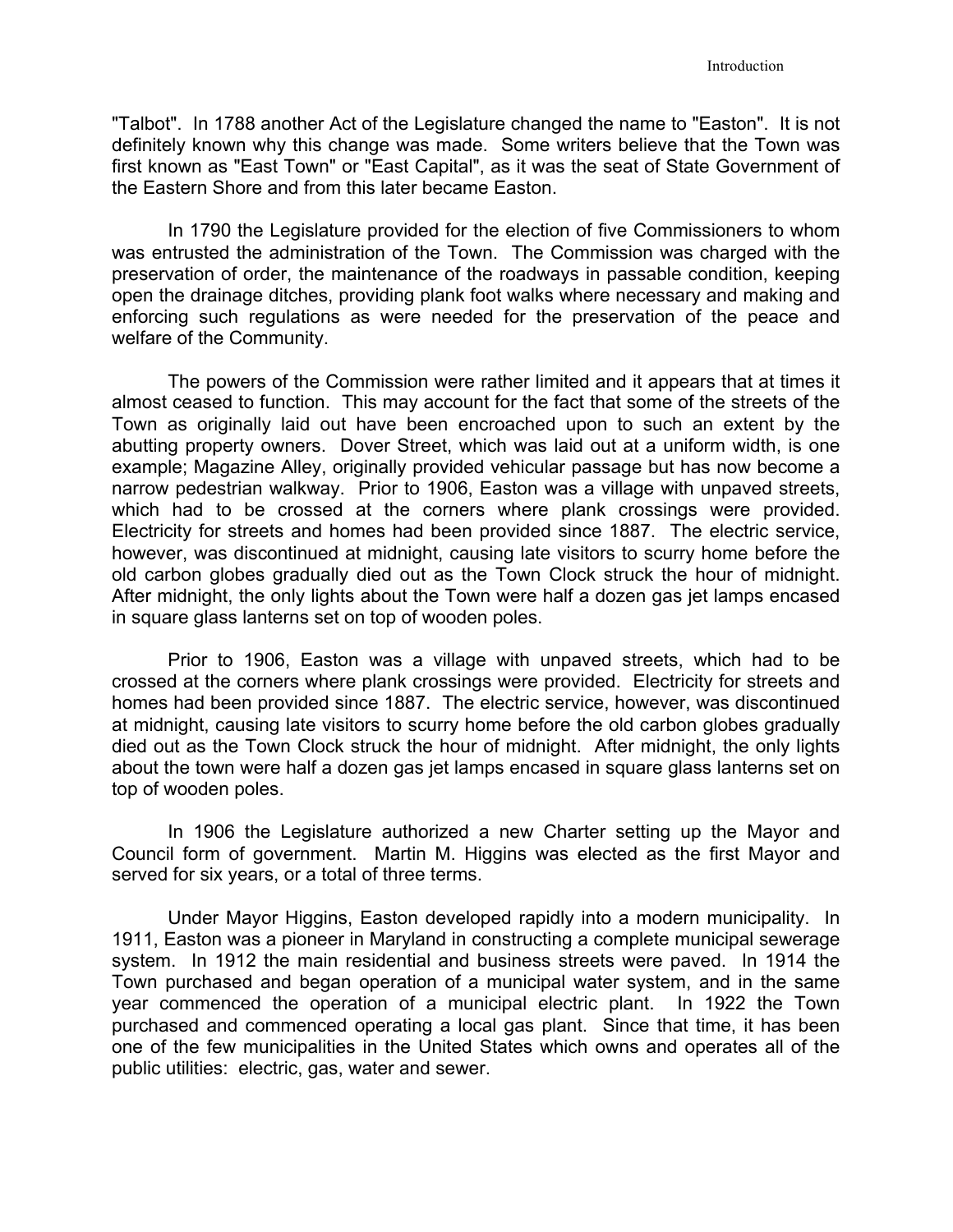Successive, forward thinking and civic minded administrations of the Town Government have continued the development of the municipality. The electric plant is a modern, up to date, electric generating facility which has continued to keep ahead of the increasing demand for electrical service. From its modest beginning of one unit generating 150 kW of electricity, the plant, including a new generating unit about to be purchased, has a maximum generating capacity of 19,870 kW. This utility provides some revenue to the Town, employment of its citizens, and electricity to its customers at one of the lowest rates available in the area. The gas utility is also being continuously expanded and is now furnishing natural gas to its customers. The water system, as well, is constantly keeping abreast of the demands. A new one million gallon storage tank has recently been constructed adding its capacity to the existing two storage tanks. Easton was the first municipality in the State of Maryland to provide for sewage treatment by means of the lagoon system, which has been used as a model by many other municipalities in the East.

In 1961 the citizens of Easton approved the construction of a new Fire House, to be financed by a bond issue to be in the amount of \$350,000.00. Many other improvements have also been financed through bond issues but the Town has continued to maintain an excellent rating for its bonds and for many years has been successful in keeping its tax rate at \$1.00, despite the rising cost of services provided.

The Charter and Ordinances of Easton were last codified and printed in one volume during the administration of F. Hall Wrightson in 1941. The many changes which have taken place since that date have rendered this re-codification necessary.

On behalf of the Mayor and Council, I wish to express our sincere appreciation to Charles S. Rhyne and the Staff of the National Institute of Municipal Law Officers, especially Brice W. Rhyne, Edward D. Coxen, Carl P. Fisher, as well as to L. Clark Ewing, Town Attorney and William H. Corkran, Jr., Town Engineer, for the many hours which they have devoted to this project.

Sherwood M. Hubbard, Mayor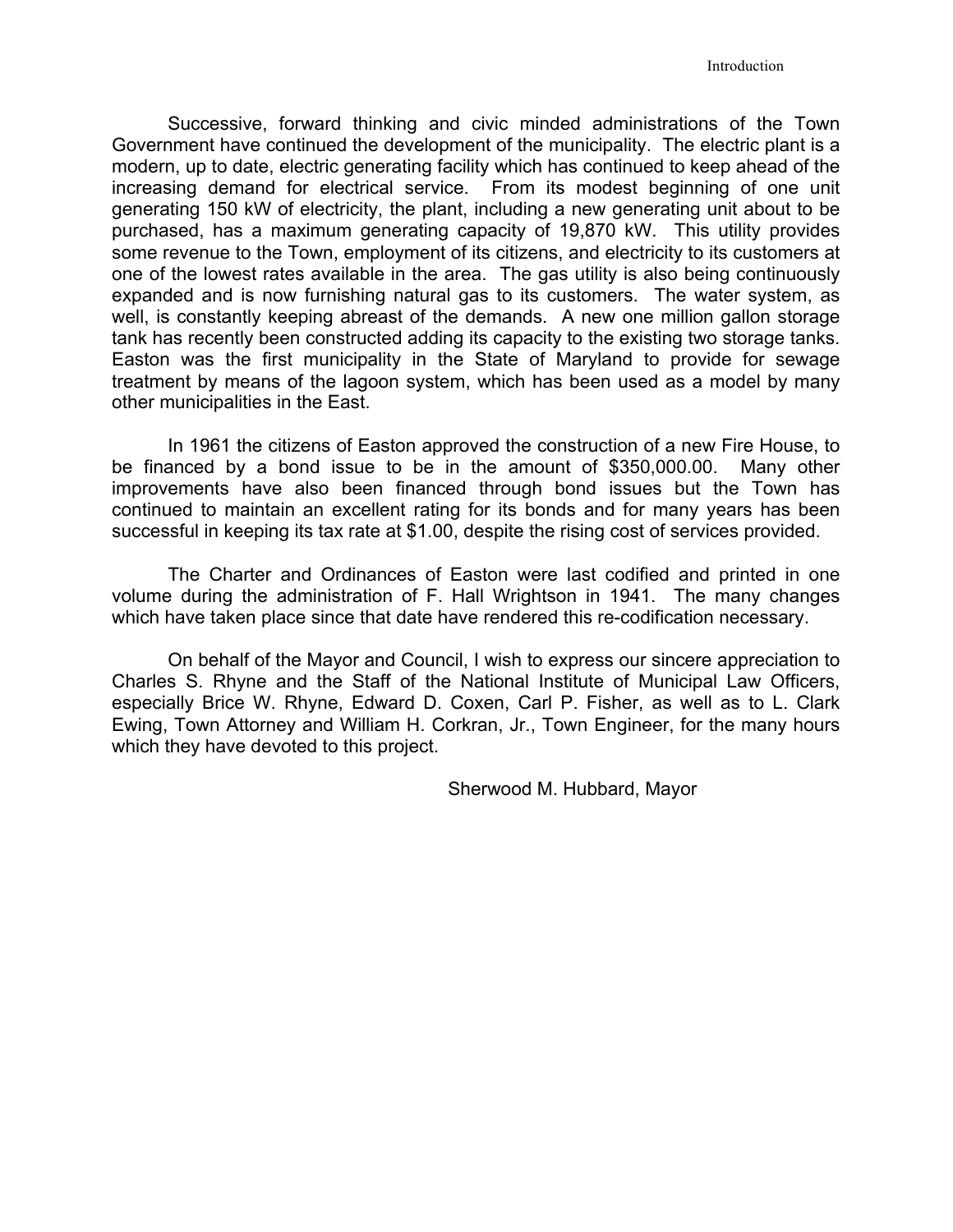## TOWN OFFICIALS  $\_$

Robert C. Willey Mayor

 $\_$ John F. Ford President of the Council

Alan I. Silverstein Councilmember, First Ward

Pete Lesher Councilmember, Second Ward

Ron E. Engle Councilmember, Third Ward

Megan M. Cook Councilmember, Fourth Ward

Robert F. Karge, Sr. Town Manager

 $\_$ 

Sharon VanEmburgh Town Attorney  $\_$ 

 $\_$ 

Richard L. VanEmburgh Town Engineer  $\_$ 

Brian Hause Assistant to Town Engineer  $\_$ 

David A. Spencer Chief of Police  $\_$ 

Kathy M. Ruf Town Clerk  $\_$ 

## THE EASTON UTILITIES COMMISSION

David J. North, Chairman

W.W. "Buck" Duncan, Jr., Vice Chairman

Rodanthe Hanrahan, Treasurer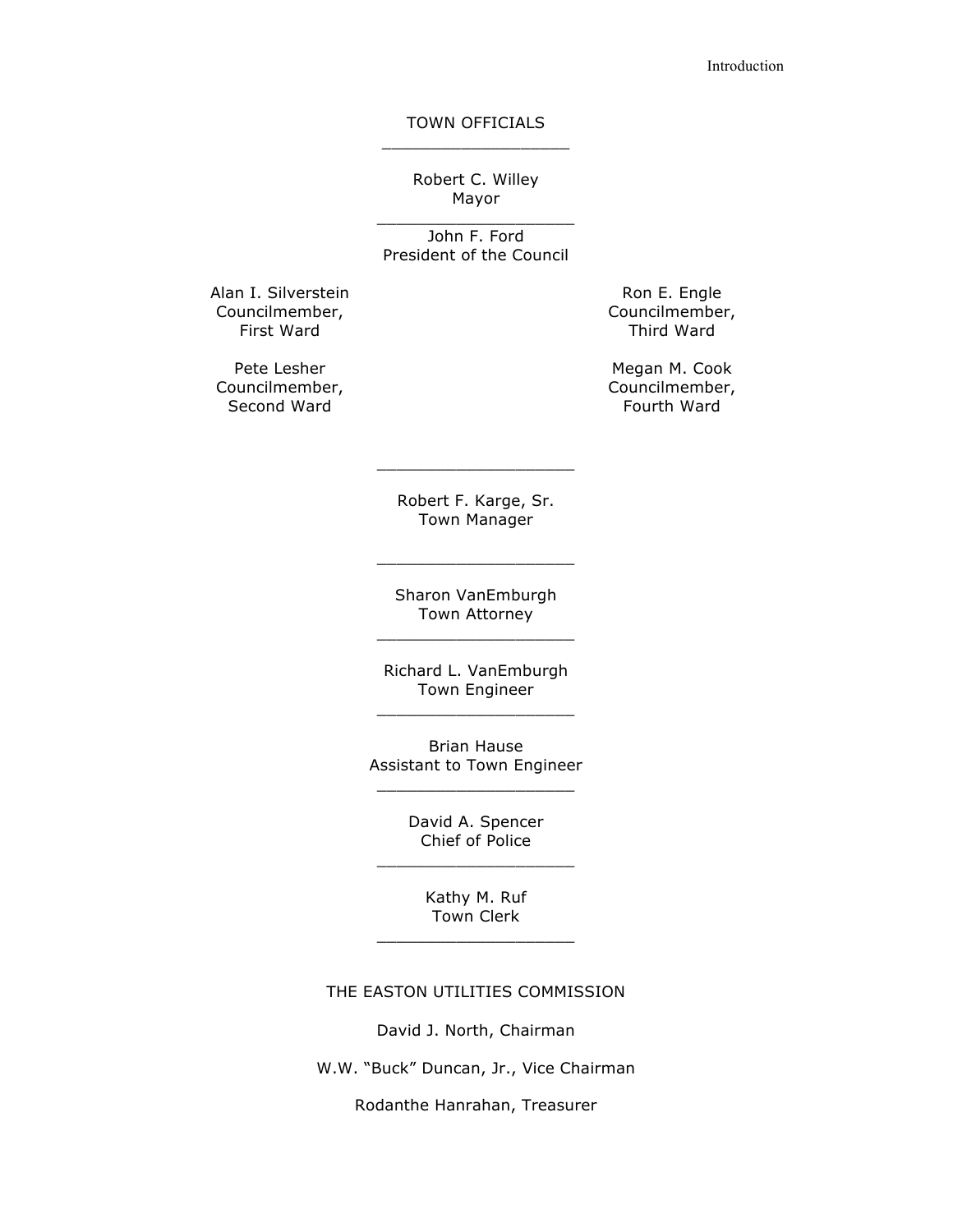## *LIST OF THE MAYORS OF THE TOWN OF EASTON FROM THE TIME OF ITS INCORPORATION*

\_\_\_\_\_\_\_\_\_\_\_\_\_\_\_\_\_\_\_\_

| Martin M. Higgins              | 1906 - 1908   |
|--------------------------------|---------------|
| <b>William Pratt Chaffinch</b> | 1908          |
| Charles W. Adams               | 1908 - 1910   |
| Martin M. Higgins              | 1910 - 1914   |
| Joseph B. Seth                 | 1914 - 1916   |
| Michael B. Nichols             | 1916 - 1918   |
| Francis G. Wrightson           | 1918 - 1919   |
| <b>Frank Ross</b>              | 1919 - 1920   |
|                                |               |
| Francis G. Wrightson           | 1920 - 1926   |
| James B. Clark                 | 1926 - 1929   |
| George L. Walker               | 1929 - 1930   |
| <b>William Herman Hopkins</b>  | 1930 - 1934   |
| <b>Francis Hall Wrightson</b>  | 1934 - 1942   |
| Joseph F. Barnes               | 1942 - 1950   |
| L. Roy Willis                  | 1950 - 1954   |
| Calvin G. Lomax                | 1954 - 1958   |
| L. Roy Willis                  | 1958 - 1959   |
| Walter H. Barnes               | 1959 - 1960   |
| Calvin G. Lomax                | 1960 - 1961   |
| Sherwood M. Hubbard            | 1961 - 1971   |
| Henry H. Purdy                 | 1971 - 1979   |
| George P. Murphy               | 1979 - 1996   |
|                                | $1996 - 2003$ |
| C. Eugene Butler               |               |
| Robert C. Willey               | 2003 -        |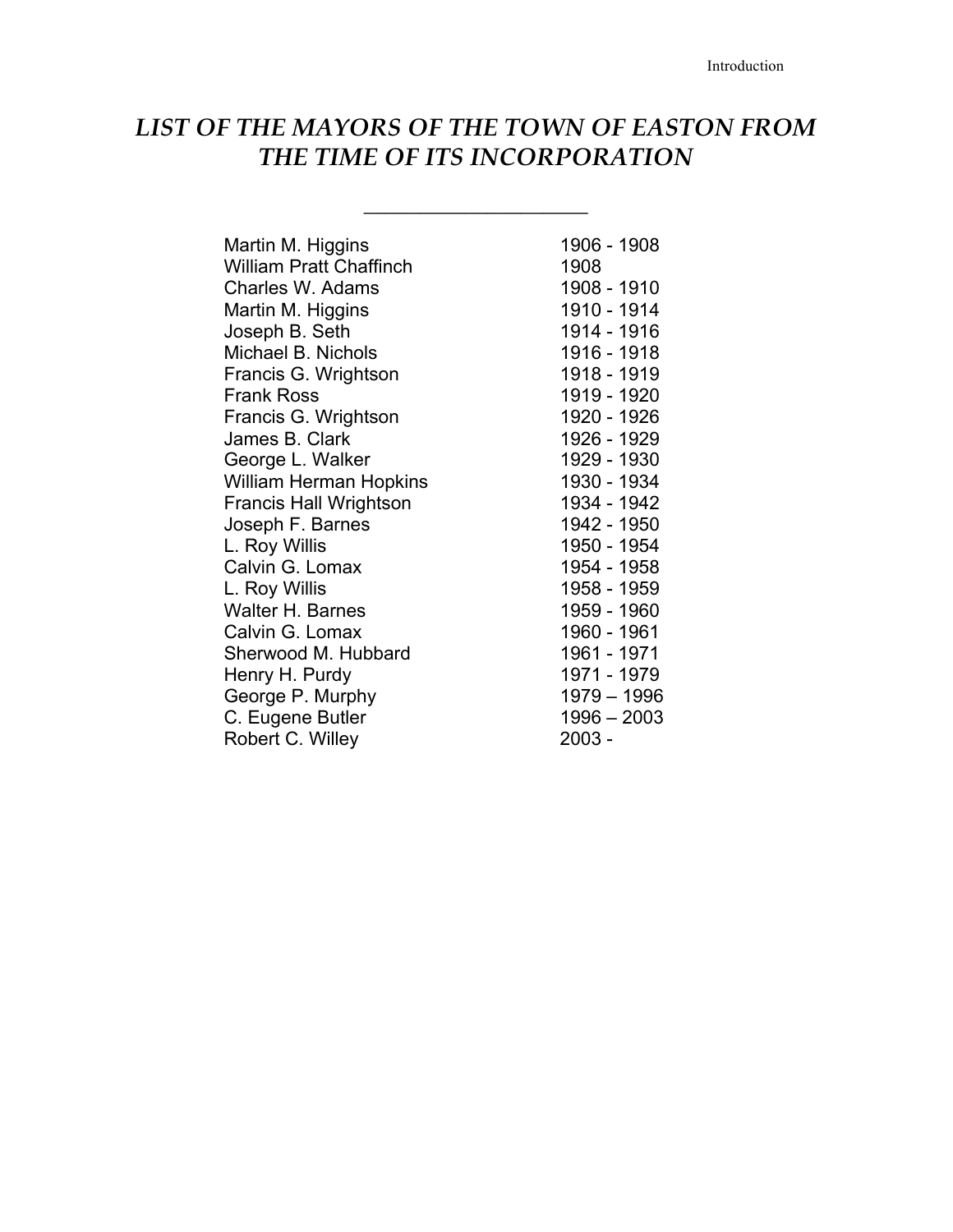## **1995 PREFACE**

This volume contains the Charter and Code of the Town of Easton, as revised. The version previously published by the National Institute of Municipal Law Offices (NIMLO) was used as a starting point. Code and Charter changes subsequent to the NIMLO publication have been included. The precedents as practices established with the NIMLO publication have been continued.

This project of the Town, publishing its own Code and Charter arose from repeated discussions between Christopher B. Kehoe, Town Attorney and Robert F. Karge, Town Clerk. The previous publication has numerous supplements issued due to amendments which caused the document to be too large for the covers. The supplements were issued every few years and the result was that the Code and Charter were continually out of date. With the advent of personal computers and word processing capabilities, it was decided that the best course was to publish the Code and Charter by this method. The document is available to be searched electronically, updated immediately and costs have been held to a minimum.

> Robert F. Karge Town Clerk February 24, 1995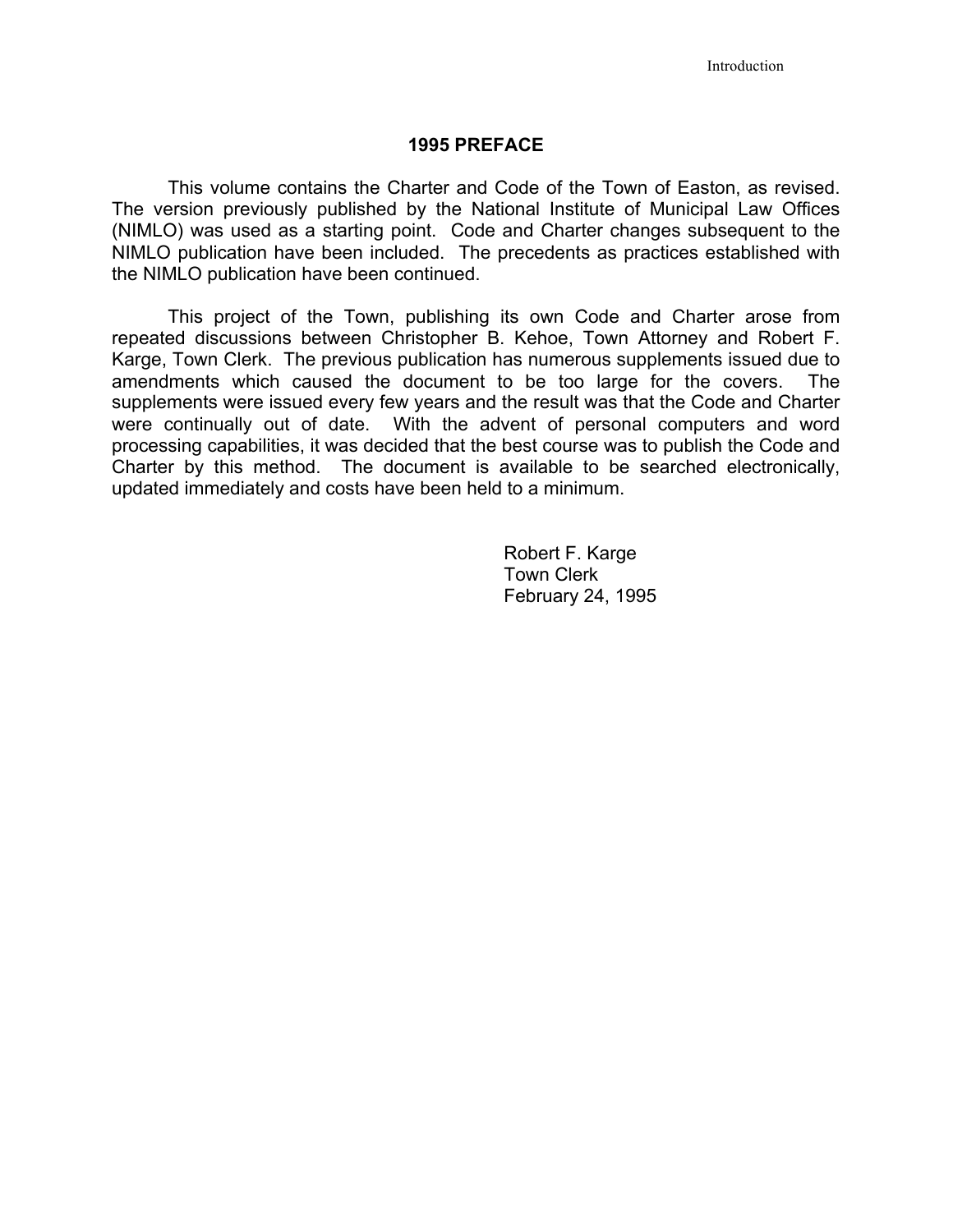## **1967 PREFACE**

This volume contains the Charter of the Town of Easton, as revised, and those ordinances of a general and permanent nature passed prior to January 1, 1967, as were found desirable for retention, except those ordinances expressly saved from repeal by the Adopting Ordinance. Special ordinances, i.e., ordinances dealing with a portion of the Town's inhabitants rather than all of them, or relating to special purposes, such as ordinances levying special assessments, providing for bond issues, paving, vacating and opening streets and public ways, and other single-purpose ordinances are not included herein.

The Charter provisions and ordinances have been classified as to subject matter and, in some instances, edited and revised. Every effort has been exerted to make Easton's Charter and Code comprehensive in scope and lucid in meaning.

As will be noted, the Code chapters have been arranged in alphabetical order, and the various sections within each article of the Charter and each chapter of the Code have been appropriately catchlined to facilitate usage. Appropriate footnotes have been provided which tie related sections of the Code together and which also refer to correlative Charter provisions and relevant state laws.

Attention is also directed to the analysis preceding each chapter of the Code which, in many instances, serves as an index within itself. The general index which appears at the end of the Code, has been carefully prepared and should serve to facilitate speedy and complete reference to the contents of the Charter and Code. An additional feature is the historical citations which appear at the end of each section of the Charter and Code, thus enabling the user to ascertain the Charter provision or ordinance from which the present section has been derived.

The numbering system used in this Code is the one in use in most state and municipal codes. Each section number consists of two component parts separated by dash, the figure before the dash referring to the chapter number and the figure after the dash referring to the position of the section within the chapter. Thus the first section of Chapter 1 is number 1-1 and the thirteenth section of Chapter 17 is 17-13. Under this system each additional section or sections can be inserted in their proper places, simply by using the decimal system. For instance, if new material consisting of three sections that would logically come between Section 9-9 and 9-10 is desired to be added, such new Sections would be numbered 9-9.1, 9-9.2 and 9-9.3 respectively. New chapters may be included by the addition of a capital letter after the chapter number, i.e., if the new material is to be included between Chapters 18 and 19, it will be designated as Chapter 18A. New articles and new divisions may be placed at the end of the Chapter embracing the subject and, in the case of divisions, may be placed at the end of the articles embracing the subject, the next successive number being assigned to the article or division.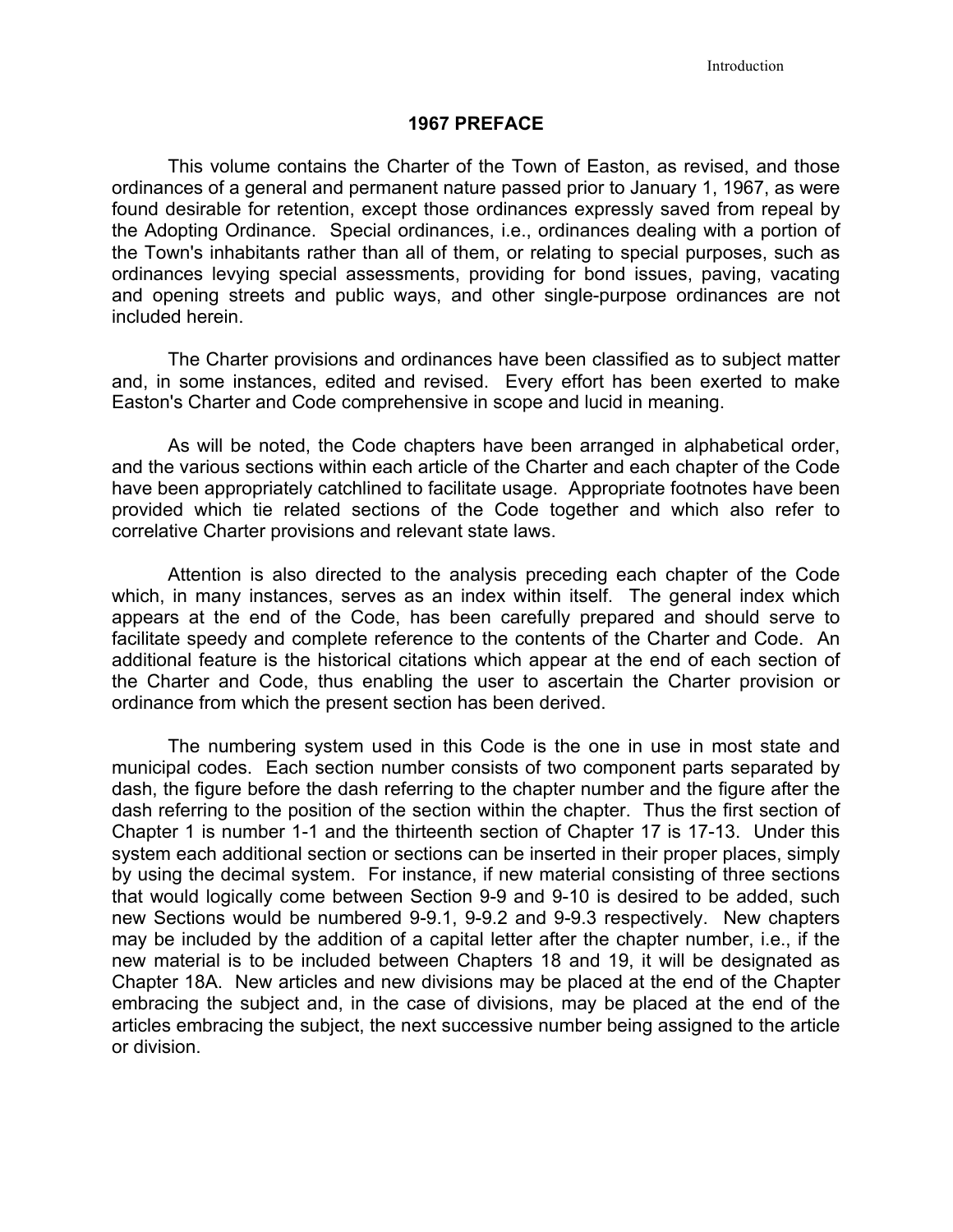A feature to which the attention of the user is directed is the loose-leaf system of binding and up-keep servicing which this system provides ensuring a code which is constantly kept up to date.

The National Institute of Municipal Law Officers (NIMLO) wishes to express its appreciation for the cooperation of all the Easton Town officials and employees during the preparation of this publication. Particular appreciation is due to the following persons: L. Clark Ewing, Town Attorney;William H. Corkran Jr., Town Engineer; M. Evelyn Startt, Town Clerk; and Lloyd D. Kendall, Member of the NIMLO staff.

This volume was prepared by NIMLO under the general supervision of Charles S. Rhyne, General Council.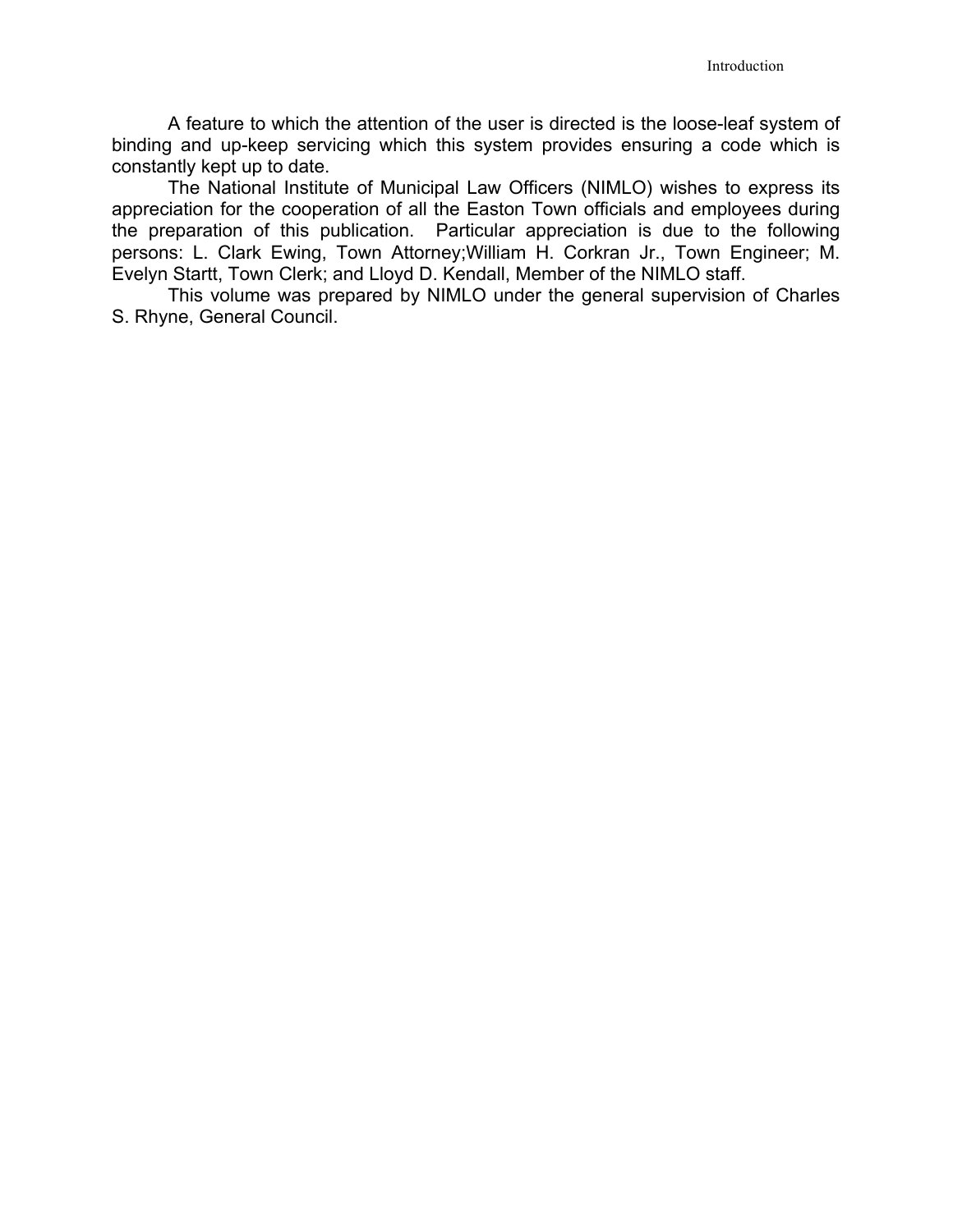## TOWN OF EASTON TABLE OF CONTENTS

## Page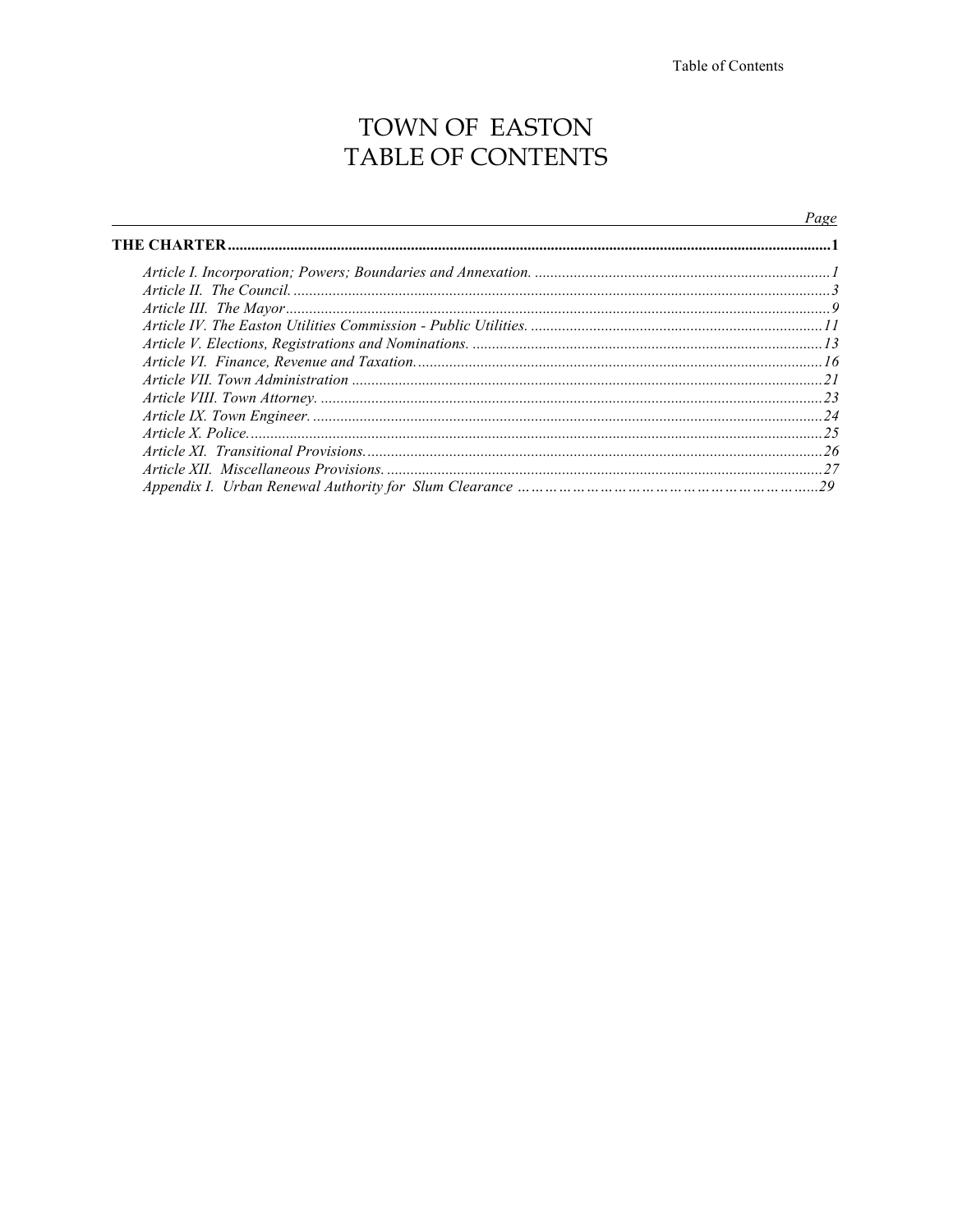#### **THE CHARTER1**

## **Article I. Incorporation; Powers; Boundaries and Annexation.**

#### **Sec. 1. Body corporate; name; general powers; continued existence.**

The citizens of the Town of Easton, in Talbot County, Maryland, are hereby constituted a body corporate by the name of the "Town of Easton," with all privileges, rights and powers of a municipal body corporate and by that name shall have perpetual succession, sue and be sued, plead and be impleaded in any court of law or equity and have and use a corporate seal. The enactment of this Section shall not be construed as terminating the existence of the corporation known as the "Mayor and Council of Easton," and creating a new corporation by the name of the "Town of Easton," but shall be construed as continuing the existence of the corporation known as the "Mayor and Council of Easton," and changing its name to that of the "Town of Easton." (P.L.L., 1888, Art. 21, sec. 41. 1860, Art. 20, sec. 30. 1906, ch. 458, sec. 41. 1927, ch. 19. Res. No. 16, June 19, 1956.)

#### **Sec. 2. Boundaries.**

The courses and distances showing the exact corporate limits of the Town shall be filed at all times with the Clerk of the Circuit Court in Talbot County and the Director of the Department of Legislative Reference. In addition, a copy of the courses and distances describing the corporate boundaries shall be on file in the office of the Town Clerk. All the officials named in this Section are hereby directed to file or record all such descriptions of corporate boundaries so filed with them each in a suitable book or place, properly indexed and reasonably available for public inspection during normal business hours. (1951, ch. 172, sec. 1, Resolution No. 6005, November 20, 2012.)

#### **Sec. 3. Ward Boundaries.**

The Town of Easton shall be divided into four wards. It shall be the duty of the Council by ordinance to divide the Town in such manner as to reflect population equality. A map showing the existing boundaries of each ward shall be on file in the Town Clerk's office and shall be available for public inspection during normal business hours. (1951, ch. 173, sec. 2, Resolution No. 6005, November 20, 2012.)

#### **Sec. 4. Annexation - Applicable law.**

The Town of Easton shall exercise all governmental powers in any area annexed to it which it exercises within the present limits of the Town. All the provisions of the Constitution of the State of Maryland and the Charter and Code of

*The material contained in the original Charter has been rearranged and grouped according to subject matter and, in some instances, omitted, revised or substantially rewritten. Where a section has been amended or repealed by subsequent law, the amended or repealed section has been deleted. The origin of each section is also shown in parentheses following each section. For purposes of indexing and ease or reference the original Charter sections have been renumbered and included within XII articles according to subject matter.*

*All references in this Charter to the Town Office hours should be read as 8:30 A.M. to 4 P.M., Monday thru Friday.*

<sup>&</sup>lt;sup>1</sup> *As contained in Sections 129 et. seq., of Article 21 of the Code of Public Local Laws of Maryland (1930 Ed.), Editor's Note. - The catchlines given to the several articles and sections herein are unofficial and for information only. They should not be construed to restrict, limit or affect the contents of the articles and sections.*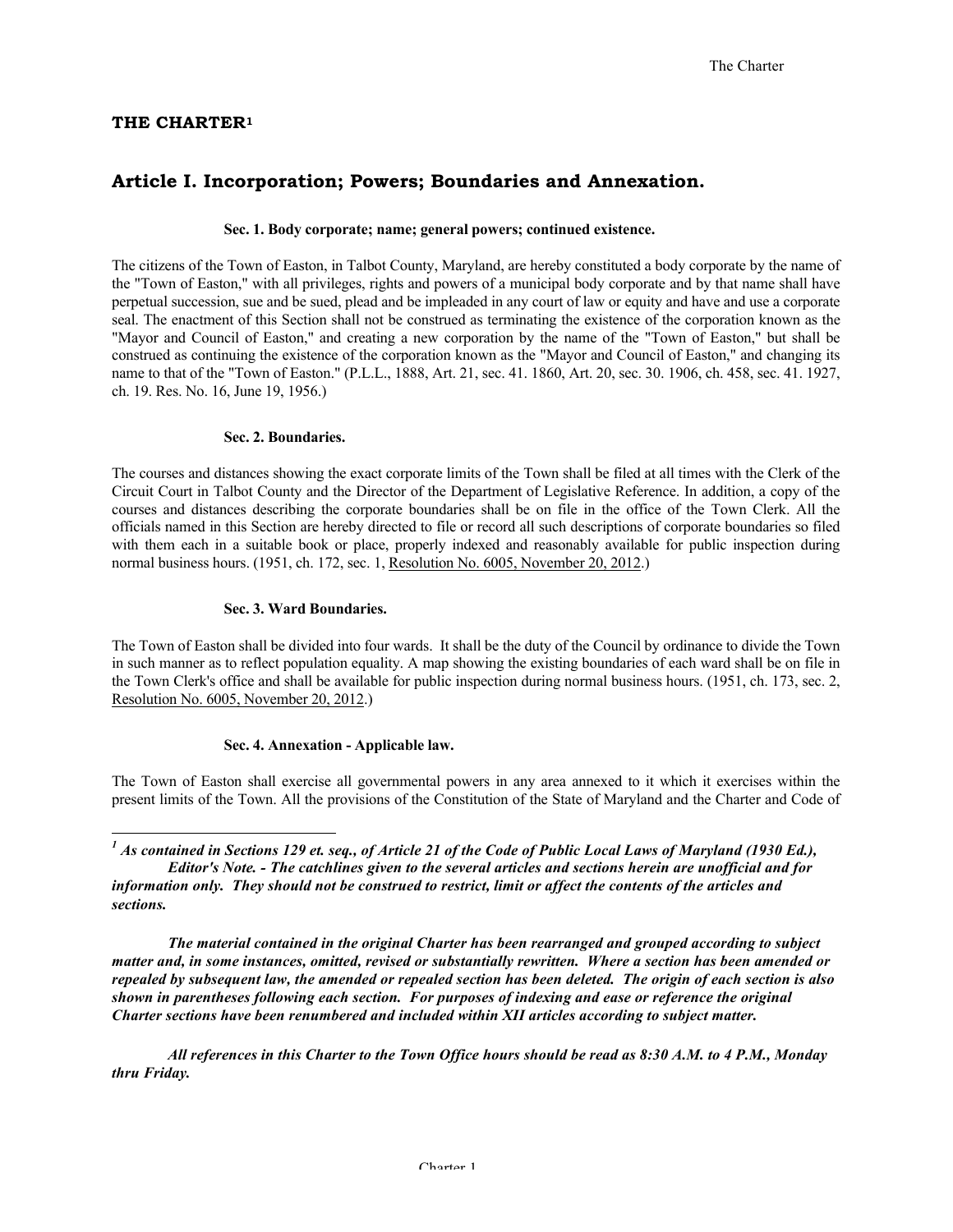the Town of Easton and all other local and general laws applicable to the Town of Easton, and all amendments thereto, and all existing ordinances and resolutions of the Town of Easton are hereby extended and made applicable to such portions of Talbot County as shall be annexed to and made a part of the Town of Easton. (1951, ch. 173, sec. 1, Resolution No. 6005, November 20, 2012.)

#### **Sec. 5. Same - Jurisdiction over inhabitants and territory.**

All of the inhabitants of the territory annexed to the Town of Easton shall in all respects and to all intents and purposes be subject to the powers, jurisdiction and authority vested or to be vested by law in the Town of Easton, and to all the ordinances and resolutions now in force, so far as the same may be consistent with the provisions of this Charter, and the territory so annexed shall in all respects be taken and considered as part of the Town of Easton. (1951, ch. 173, sec. 1.)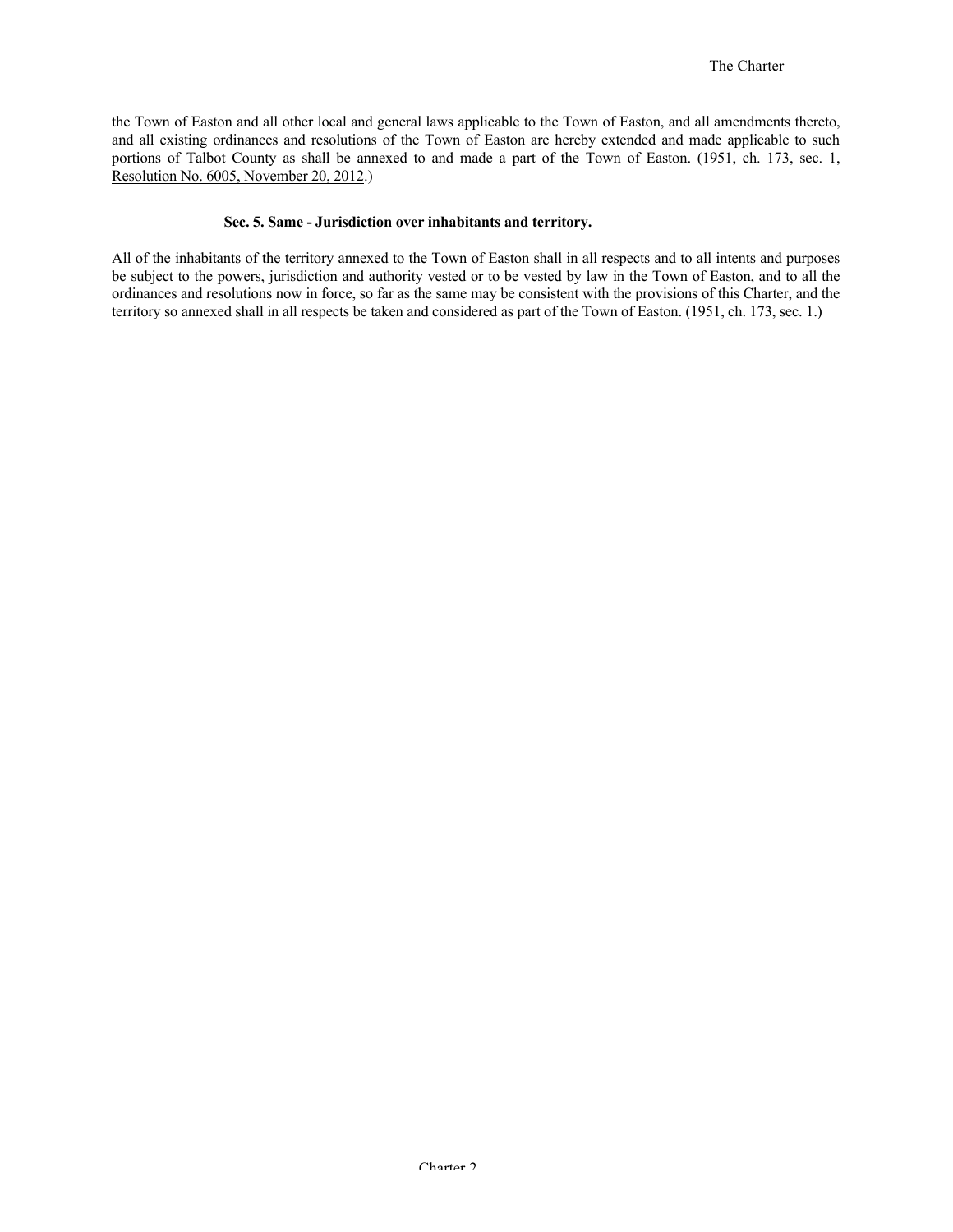## **Article II. The Council.**

#### **Sec. 1. Composition; election generally; term; qualifications.**

There shall be a Town Council consisting of five members who shall be elected as hereinafter provided and who shall hold office for a term of four years or until their successors are elected and qualified. No one shall be elected to the Council who is not a registered voter of the Town at the time of his or her filing a nomination petition for election to office. There shall be one member of the Council representing each ward of the Town of Easton, and each such member shall have been a resident of his or her respective ward for a period of at least thirty (30) days prior to taking office. Each Council Member who represents a ward shall reside in his or her ward during his or her term of office. There shall also be a President of the Town Council, who shall be elected at large throughout the Town, and who shall be a registered voter of the Town at the time of his or her filing a nomination petition for election to office, and a resident of the Town for at least thirty (30) days prior to taking office. The President of the Council shall reside within the Town limits during the term of his or her office. (1910, ch. 365, sec. 45A (p. 1169); 1920, ch. 24; Res. No. 18, February 4, 1958; 1906, ch. 458, sec. 62; 1908, ch. 41, sec. 62; 1914, ch. 41; 1937, ch. 26; Res. No. 17, May 19, 1958; Res. No. 50, passed 12-15-86, Resolution No. 6005, November 20, 2012)

#### **Sec. 2. Salary of Council Members.**

Each Council Member shall receive an annual salary which shall be equal for all Council Members, except that the salary for the President of the Council may be more than the other Council Members, and shall be as specified from time to time by an ordinance passed by the Council in the regular course of its business; provided, however, that the salary specified at the time any Council Member takes office shall not be changed during the term for which that Council Member was elected. (1906, ch. 458, sec. 62. 1908, ch. 41, sec. 62. 1914, ch. 41. 1937, ch. 26. Res. No. 17, May 19, 1958, Resolution No. 6005, November 20, 2012.)

#### **Sec. 3. Meetings.**

The members of the Council shall meet in regular session on the first and third Monday in each month when there are matters to consider and at such other times as may be prescribed by the rules of the Council, except that when the first or third Monday is a holiday, such meeting shall be rescheduled to another day that week. Special meetings may be called by the Mayor or President of the Council as often as necessary for the transaction of business. Meetings of the Council may be open to the public and the rules of the Council shall provide that residents of the Town of Easton shall have a reasonable opportunity to be heard in regard to any matters at any such meeting designated by the Council. (1906, ch. 458, sec. 65. 1908, ch. 41, sec. 65 (p.1015), Resolution No. 6005, November 20, 2012)

#### **Sec. 4. Council to judge qualifications of members.**

The Council shall be the judge of the election and qualifications of its members. (Resolution No. 6005, November 20, 2012.)

#### **Sec. 5. Quorum; passage or ordinances generally.**

A majority of the Council shall constitute a quorum for the transaction of business, but no ordinance shall be approved without a majority favorable vote of the entire Council. (Resolution No. 6005, November 20, 2012.)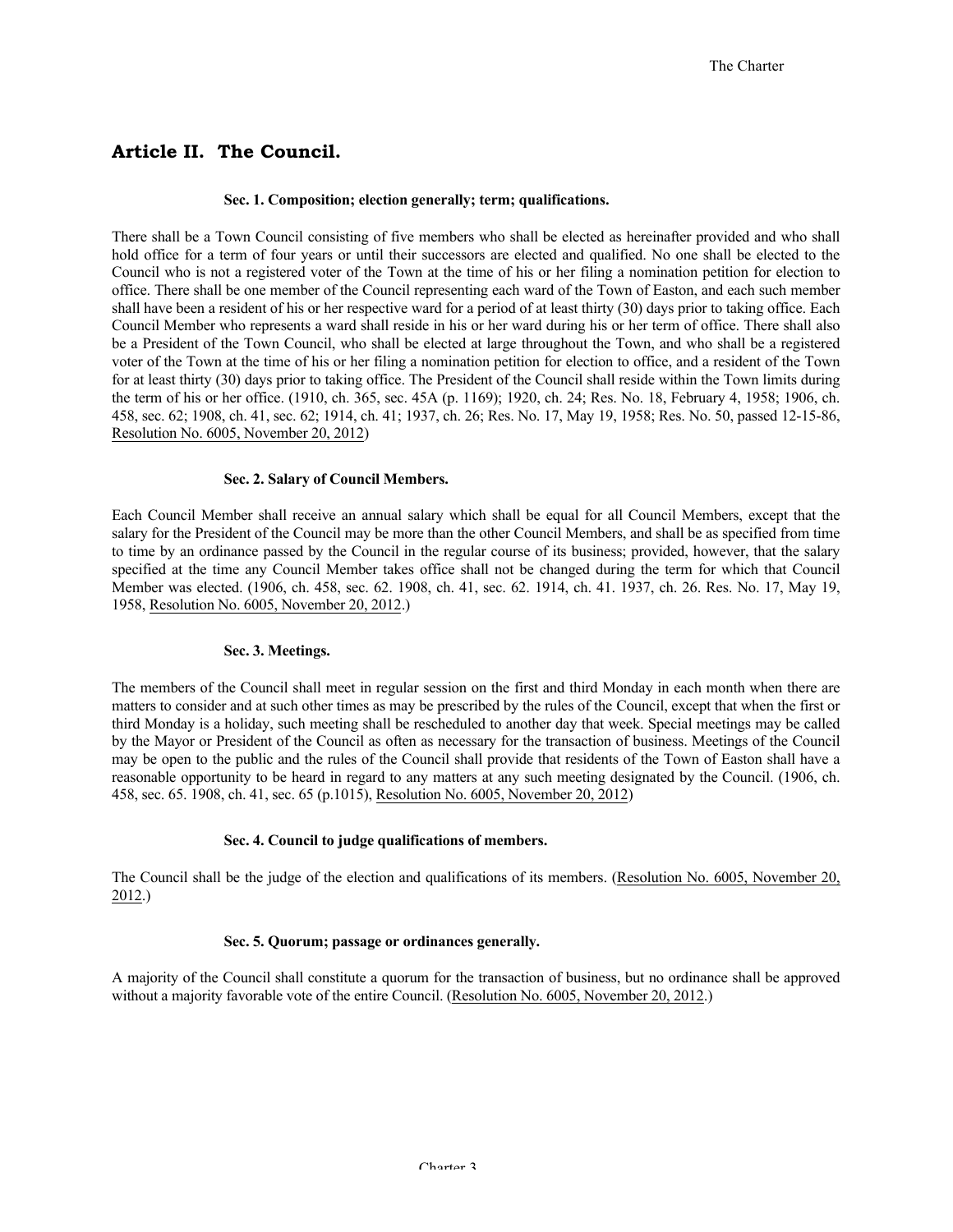#### **Sec. 6 Rules and order of business minutes.**

The Council shall determine its own rules and order of business. It shall keep minutes of its meetings, which shall include the yeas and nays upon any question, resolution or ordinance. The minutes shall be open to public inspection. (1906, ch. 458, sec. 44, Resolution No. 6005, November 20, 2012.)

#### **Sec. 7. Vacancies; removal from office.**

Whenever a vacancy shall occur in the Council, through any cause whatsoever and the remaining term of the vacated Council Member is more than one year, the Mayor shall proceed to order an election to fill the vacancy, and said election shall be held and conducted, after not less than ten days' notice thereof in one or more newspapers published in the Town of Easton, Whenever a vacancy shall occur in the Council, through any cause whatsoever and the remaining term of the vacated Council Member is less than one year, the remaining Council Members shall, by majority vote, appoint a qualified person to fill the vacancy. If there is a tie vote among the remaining Council Members regarding the person to fill the vacancy, the Mayor shall cast a vote to break the tie. If any member of the Council shall remove from the Town, or from any cause become permanently incapacitated to carry out his or her duties as Council Member, such removal or permanent incapacity shall create a vacancy. (1908, ch. 40, sec. 66A (p. 1916), Resolution No. 6005, November 20, 2012.)

#### **Sec. 8. (Reserved).**

#### **Sec. 9. Ordinances - Passage; publication; effective date.**

Every proposed ordinance shall be introduced in writing and in the form required for final adoption. No ordinance shall contain more than one subject which subject shall be clearly expressed in its title. The enacting clause shall be "The Town of Easton hereby ordains ...."

No ordinance shall be passed at the meeting at which it is introduced, except that an ordinance may be passed at the meeting at which it is introduced if a legally required public hearing has been held. At any regular or special meeting of the Council held not less than six nor more than sixty days after the meeting at which an ordinance was introduced, it shall be passed, or passed as amended, or rejected, or its consideration deferred to some specified future date. In case of emergency the above requirement may be suspended by the affirmative votes of four members of the Council. Every ordinance, unless it be passed as an emergency ordinance, shall become effective at the expiration of twenty calendar days following approval by the Mayor or passage by the Council after his veto. A fair summary of each ordinance shall be published at least once in a newspaper or newspapers having general circulation in the Town of Easton. An emergency ordinance shall become effective on the date specified in the ordinance, but no ordinance shall become effective until approved by the Mayor or passed over his or her veto by the Council. Resolution No. 6005, November 20, 2012.)

#### **Sec. 10. Same - Veto or approval by Mayor.**

All ordinances and resolutions passed by the Council shall be promptly delivered by the Town Clerk to the Mayor for his or her approval or disapproval. If the Mayor approves any ordinance or resolution, he or she shall sign it. The Mayor shall return all ordinances and resolutions to the Town Clerk within fifteen days after adoption with his or her approval or disapproval. Any ordinance or resolution approved by the Mayor shall be effective in accordance with Section 9 above or as provided therein. Any ordinance or resolution disapproved by the Mayor shall be returned with a message stating the reasons for his or her disapproval. Any disapproved ordinance or resolution shall not become effective unless subsequently passed by a favorable vote of four-fifths of the whole Council within thirty-five calendar days from the time of the return of the ordinance or resolution. If the Mayor fails to return any ordinance or resolution within fifteen days of its adoption as aforesaid, it shall be deemed to be approved by the Mayor and shall become effective in the same manner as an ordinance or resolution signed by him or her. (1906, ch. 458, sec. 71. 1910, ch. 365, sec. 71 (p. 1171)/ 1914, ch. 54, Resolution No. 6005, November 20, 2012.)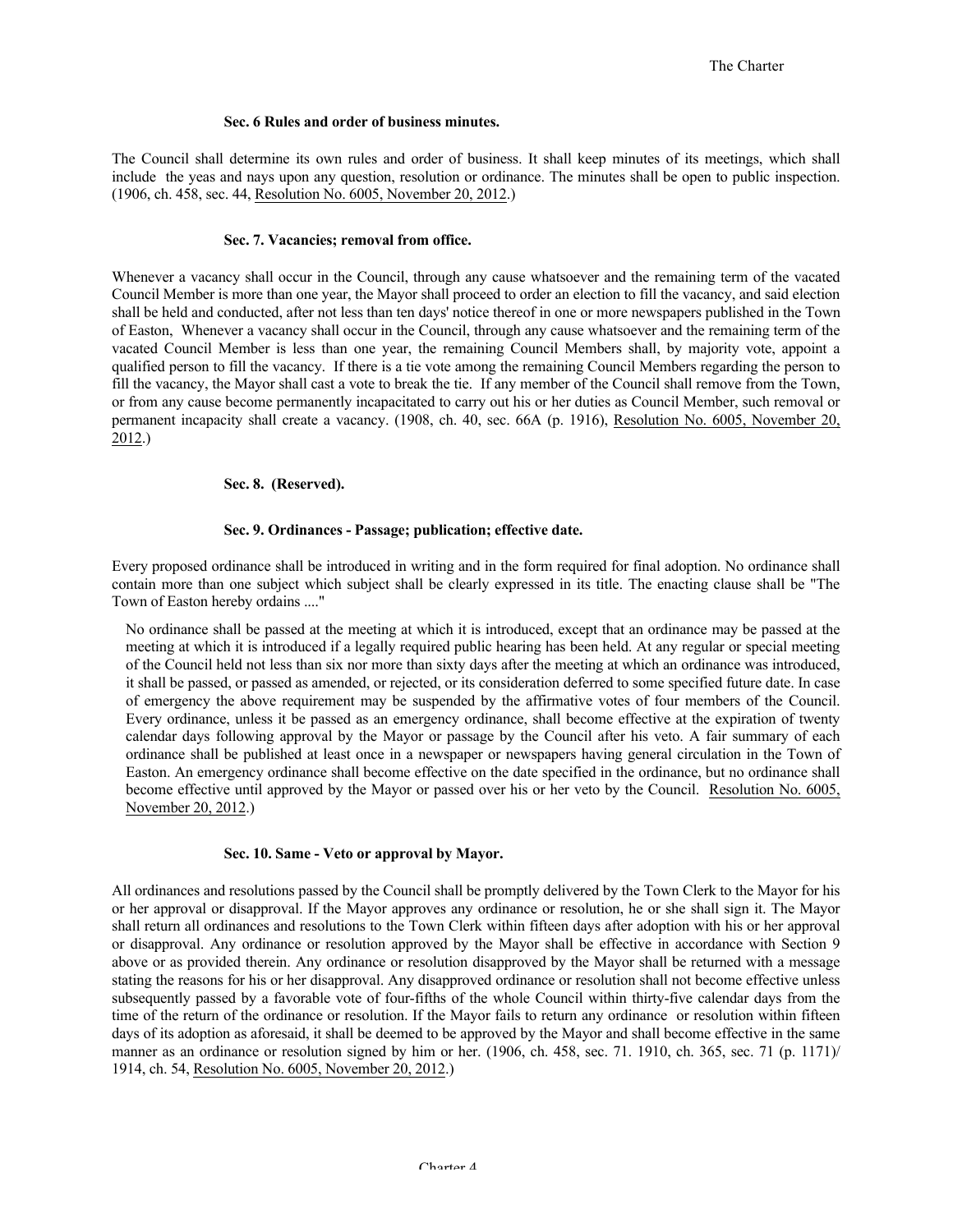#### **Sec. 11. Same - File.**

Ordinances and resolutions, when passed and approved by the Mayor or when passed over his or her veto, shall be permanently filed in a book or books kept for that purpose by the Town Clerk. (Resolution No. 6005, November 20, 2012.)

#### **Sec. 12. Adopting codes of technical regulations by reference.**

The Council may adopt any standard code of technical regulations by reference thereto in an adopting ordinance. The procedure and requirements governing such an adopting ordinance shall be as prescribed for ordinances generally and publication of a fair summary of the adopting ordinance shall be deemed as publication of the code itself. Copies of any adopted code of technical regulations shall be on file in the office of the Town Clerk and shall be available for public inspection, distribution and purchase at a reasonable price. (Resolution No. 6005, November 20, 2012.)

#### **Sec. 13. President of Council; designation; duties; vacancy.**

The President of the Council shall, if present, preside at all meetings of the Council and shall act as Mayor during the absence or temporary incapacity of the Mayor. In case of the Mayor's death, resignation, removal from Town, permanent incapacity or removal from office, the President shall become acting Mayor and serve in said position until a Mayor is elected and qualified. In the absence of the President of the Council from any meeting of the Council, or in the event that the President of the Council has become acting Mayor, or pursuant to Section 14 of this Article has elected to run for the office of Mayor, the other members present shall elect one of their members who shall act as President and have all the powers of President of the Council until such time as a new President of the Council is elected or the old President becomes capable to act. (1906, ch. 458, sec. 66. 1908, ch. 41, sec. 66 (p. 1015), Resolution No. 6005, November 20, 2012.)

#### **Sec. 14. Same - Mayoral candidate.**

On or before fifteen days following the death, resignation, removal from Town, permanent incapacity or removal from office of the Mayor, the President of the Council, as acting Mayor, shall deliver to the Town Clerk his or her written statement that he or she does or does not intend to seek the office of Mayor. Should the President of the Council, as acting Mayor, elect to run for the office of Mayor, then at the next regular meeting of the Council following the delivery of the aforementioned statement, the Council shall order that an election be held to elect a Mayor and to fill any vacancy which may exist by reason of the acting Mayor running for Mayor or otherwise; said election shall be held not more than ninety days following said Council meeting, unless there is a regular Town election scheduled within six months thereafter. (Res. No. 24, July 6, 1961, Resolution No. 6005, November 20, 2012.)

#### **Sec. 15. Same - Qualifications and salary.**

The President of the Council shall have those qualifications set forth in Section 1 of this Article, and shall receive for his or her services such sum as shall be specified from time to time by ordinance passed by the Council in the regular course of its business; provided, however, that the salary specified at the time the President of the Council takes office shall not be changed during the term for which he or she was elected. (1906, ch. 458, sec. 62; 1908, ch. 41, sec. 62; 1914; ch. 41; 1937, ch. 26; Res. No. 17, May 19, 1958; Res. No. 52, passed 12-15-86, Resolution No. 6005, November 20, 2012.)

#### **Sec. 16. General Powers.**

The Council shall have the power to pass all such ordinances not contrary to the Constitution and laws of the State of Maryland or this Charter as it may deem necessary for the good government of the Town; for the protection and preservation of peace and good order; for securing persons and property from violence, danger, or destruction; and for the protection and promotion of the health, safety, comfort, convenience, welfare, and happiness of the residents and employees of the Town and visitors thereto and sojourners therein. (1906, ch. 458, sec. 69. Res. No. 3, December 27, 1955, Resolution No. 6005, November 20, 2012.)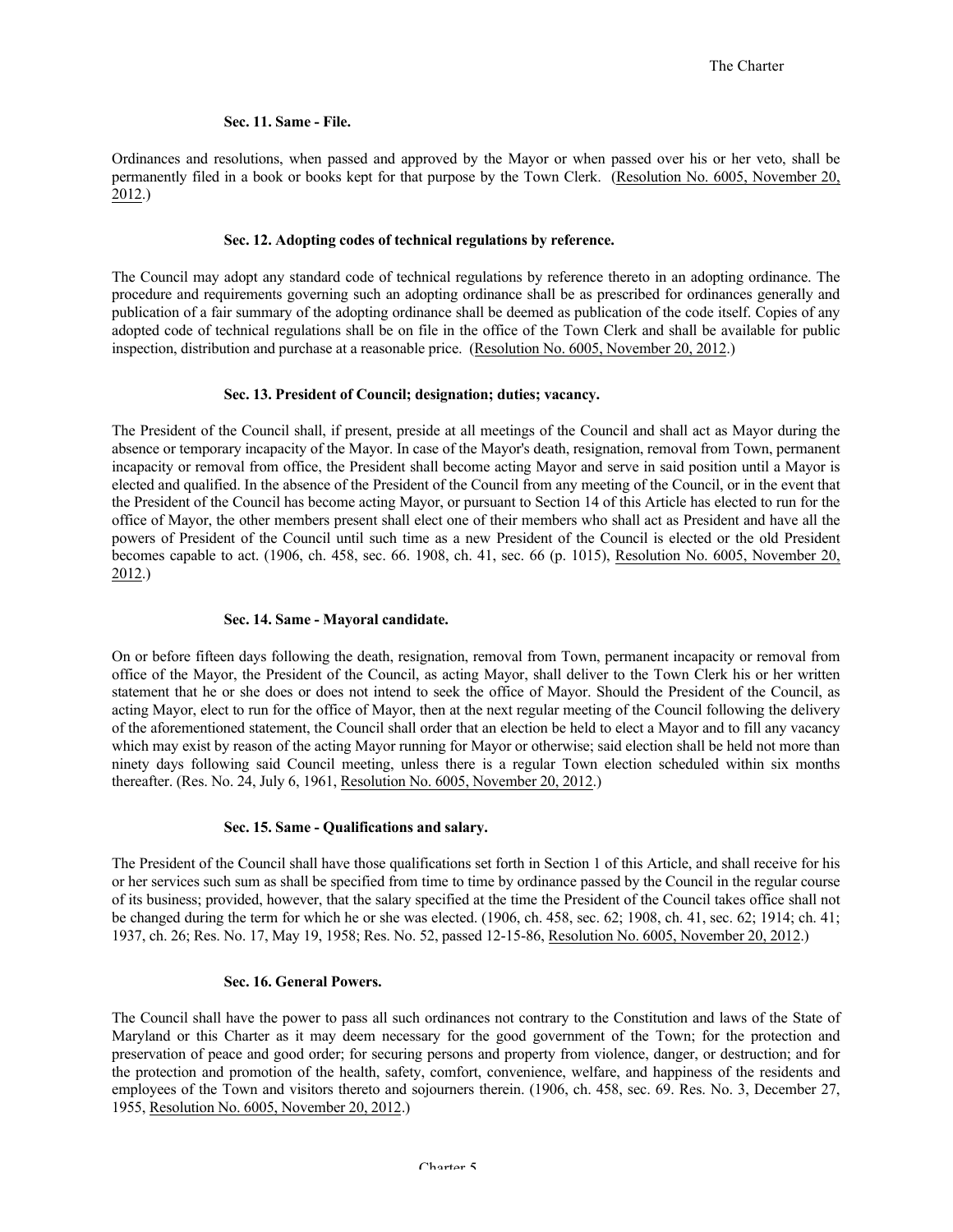#### **Sec. 17. Specific Powers**

(a) In addition to the general powers referred to in Section 16 of this Article, the Council shall expressly have the power to pass ordinances for the specific purposes enumerated in Article 23A, § 2 of the Annotated Code of Maryland, or corresponding future provision thereof and enumerated in any other State law pertaining to the Town of Easton or to municipal corporations generally. (Resolution No. 6005, November 20, 2012.)

(b) The Council of the Town of Easton may purchase or acquire by eminent domain or gift or by any other means such properties as the Council of the Town may believe to be of historical or architectural significance and may maintain, renovate, restore, or repair buildings acquired and may sell, lease, rent, or retain the same preserving in so far as reasonably possible the exterior architectural appearance for the benefit of the overall historical appearance of the Town of Easton, which renovation, repair and restoration is believed by the Council of the Town of Easton to be for the overall public good of the community, which renovation, repair, and restoration may be undertaken upon negotiated contracts. (Res. No. 45, 11/17/75, Resolution No. 6005, November 20, 2012.)

(c) The Council of the Town of Easton may provide for the establishment and maintenance of an ambulance service serving the Town, which ambulance service may be part of the Easton Volunteer Fire Department, Inc. The Council of the Town of Easton shall further have the power to contribute funds to support an ambulance service or ambulance services serving the Town. (Res. No. 5222, passed 7/2/90.)

#### **Sec. 17-A. Power to regulate public streets and ways.**

The Town may:

(1) Establish, regulate, and change from time to time the grade lines, width, and construction materials of any Town public street or way or part thereof, bridges, curbs, and gutters.

- (2) Grade, lay out, construct, open, extend, and make new Town public streets or ways.
- (3) Grade, straighten, widen, alter, improve, or close up any existing Town public street or way or part thereof.
- (4) Pave, surface, repave, or resurface any Town public street or way or part thereof.

(5) Install, construct, reconstruct, repair, and maintain curbs and/or gutters along any Town public street or way or part thereof.

(6) Construct, reconstruct, maintain, and repair bridges.

(7) Name Town public streets or ways.

(8) Have surveys, plans, specifications and estimates made for any of the above activities or projects or parts thereof. (Res. No. 32, 1/6/69, Resolution No. 6005, November 20, 2012.)

#### **Sec. 18. Power of eminent domain.**

The Council shall have the power to condemn land or property within the corporate limits of the Town for any public purpose allowed by law, including, but not limited to parks, recreation areas, playgrounds, roads, sidewalks, trails, municipal auditoriums and off-street parking areas. (Resolution No. 6005, November 20, 2012.)

## **Sec. 19. (Reserved).**

#### **Sec. 20. Same - Municipally owned public utilities; approval of voters.**

(a) The Town shall have complete power and authority to own or finance any interest in real or personal property for use as part of or in connection with any municipally owned public utility, within or without its corporate limits or any designated service area, including, but not by way of limitation, an interest in any water, sewer, gas or electric plant, or a wireless communication or cable television facility. (Resolution No. 6005, November 20, 2012.)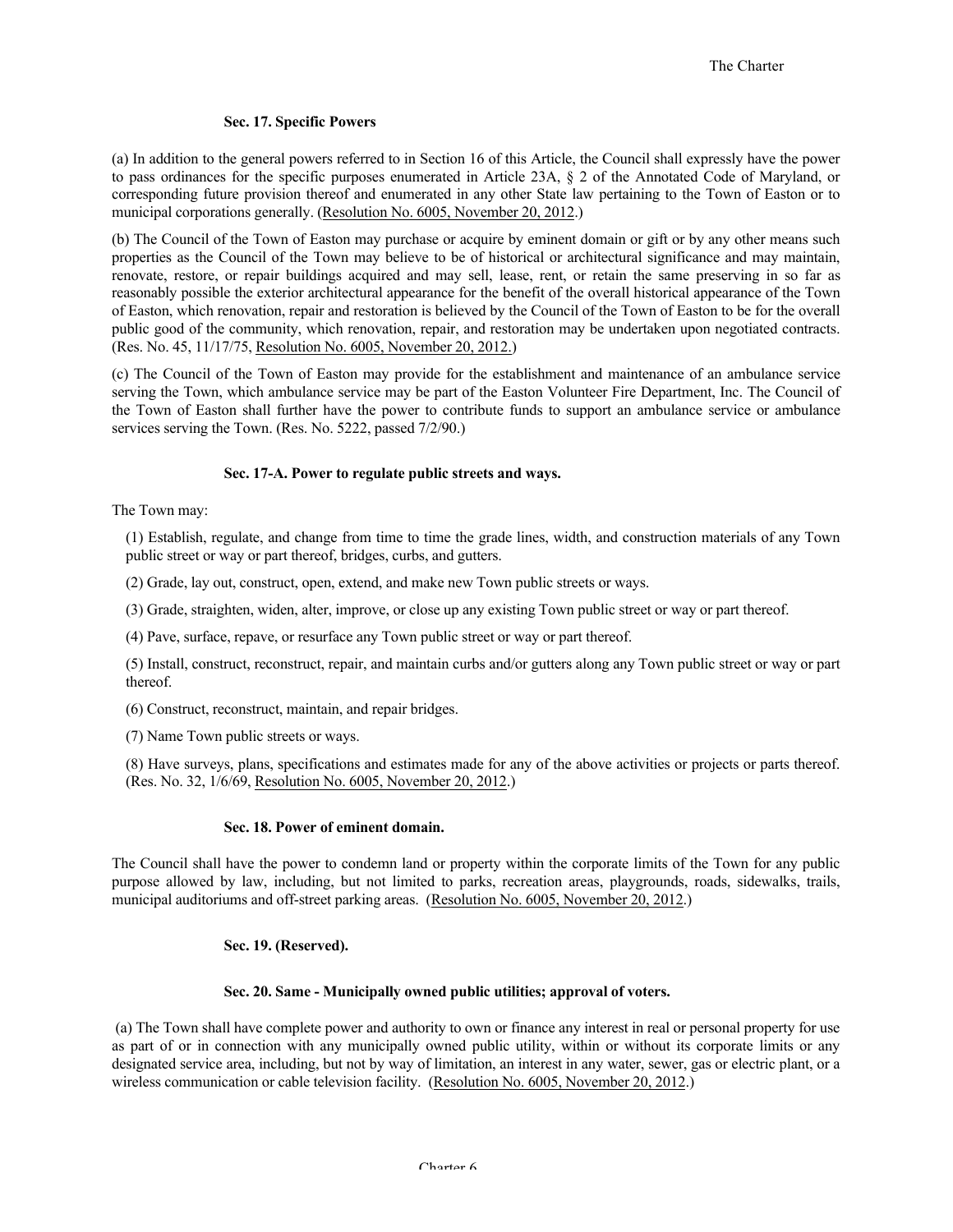(c) No municipally owned public utility shall be sold, leased or in any other manner disposed of without the previous approval of three-fourths of all the registered voters of the Town, as evidenced at a special election held for that specific purpose, after due publication of all the details and conditions of the proposition by newspaper advertisement in some newspaper published in the Town of Easton once in each of four successive weeks, the last insertions being at least ten days before the date fixed for such election. The foregoing limitations shall not be construed in any way to limit the authority of the Town to acquire property interests in common with any privately owned public utility for the purpose of securing an entitlement to a portion of the output or production of the jointly or commonly owned facilities for the benefit of the customers of any of the Town's municipally owned public utilities, or to contract with any such utility to permit it to operate any jointly or commonly owned plant or facilities. (P.L.L. 1888, Art. 21, sec. 41. 1860, Art. 20, sec. 30. 1906, ch. 458, sec. 41. 1927, ch. 19, Res. No. 16, May 19, 1956; Res. No. 40, S 1, May 20, 1974, Resolution No. 6005, November 20, 2012.)

#### **Sec. 21. Issuance of revenue bonds for municipally owned public utility property; terms; conditions.**

(a) In addition to its other powers, the Town of Easton may provide by ordinance from time to time for the issuance and sale of revenue bonds of the Town for the purpose of financing any part or all of the cost of construction, reconstruction, acquisition, improvement, extension, alteration, modernization, planning, maintenance and repair of any municipally owned public utility property, facility or project, including the cost of all interests in property acquired in connection therewith, any financing charges and interest prior to, during and for one year after completion of construction, financial, architectural, consulting, engineering and legal services, plans, specifications, surveys, estimates, feasibility reports, direct and indirect, labor, materials, equipment and administrative expenses, and any other expenses incidental thereto, such bonds to be payable as to both principal and interest solely from the revenues of any portion or all of the property, facilities or projects of any municipally owned public utility or utility department of the Town of Easton or the Easton Utilities Commission. Such bonds shall not constitute an indebtedness of the Town of Easton to which its faith and credit or taxing power are pledged and all such bonds shall contain on their faces a statement to that effect. (Resolution No. 6005, November 20, 2012.)

(b) The Town shall have absolute discretion by resolution or ordinance to determine with respect to the bonds of any issue: (i) the date or dates of issue; (ii) the date or dates and amount or amounts of maturity, provided only that no bond of any issue shall mature later than forty (40) years from the date of its issue; (iii) the rate or rates of interest payable thereon and the date or dates of such payment; (iv) the form or forms, denomination or denominations, manner of execution (which may be facsimile) and the place or places of payment thereof, and of the interest thereon, which may be at any bank of trust company within or without this state; (v) whether such bonds or any part thereof shall be made redeemable before maturity and, if so, upon what terms, conditions and prices; (vi) provisions for issuance in coupon or in registered form, or both, and for the registration of the principal only of bonds having coupons attached, and for the reconversion of bonds into coupon form if any such bonds have been registered as to both principal and interest and for the replacement of bonds which become mutilated or are lost or destroyed; and (vii) any other matter relating to the form, terms, conditions, issuance and sale and delivery thereof. (Resolution No. 6005, November 20, 2012.)

(c) In case any officer whose signature or a facsimile of whose signature appears on any bonds or coupons shall cease to be such officer before the delivery of such bonds, such signature or facsimile shall nevertheless be valid and sufficient for all purposes the same as if he or she had remained in office until such delivery. (Resolution No. 6005, November 20, 2012.)

(d) The bonds shall be exempt from the provisions of Sections9, 10 and 11 of Article 31 of the Annotated Code of Maryland, and the Town may sell such bonds in such manner, either at public or at private sale, and for such price as it may determine. (Resolution No. 6005, November 20, 2012.)

(e) If the proceeds of the bonds of any issue shall, by reason of increased construction costs or error in estimates or otherwise, be less than the amount required for the purpose for which such bonds are authorized, additional bonds may in like manner be issued to provide the amount of such deficiency and shall be deemed to be of the same issue and shall be entitled to payment from the same fund without preference or priority of the bonds first issued. If the proceeds of such bonds shall exceed the amount so required, such excess shall be deposited to the credit of any reserve fund for such bonds or, if so provided in any trust agreement securing such bonds, may be applied to the cost of any additional project.

(f) The Town may also provide by resolution or ordinance for the issuance and sale of its revenue refunding bonds for the purpose of refunding any revenue bonds issued under the provisions of this section, including the payment of any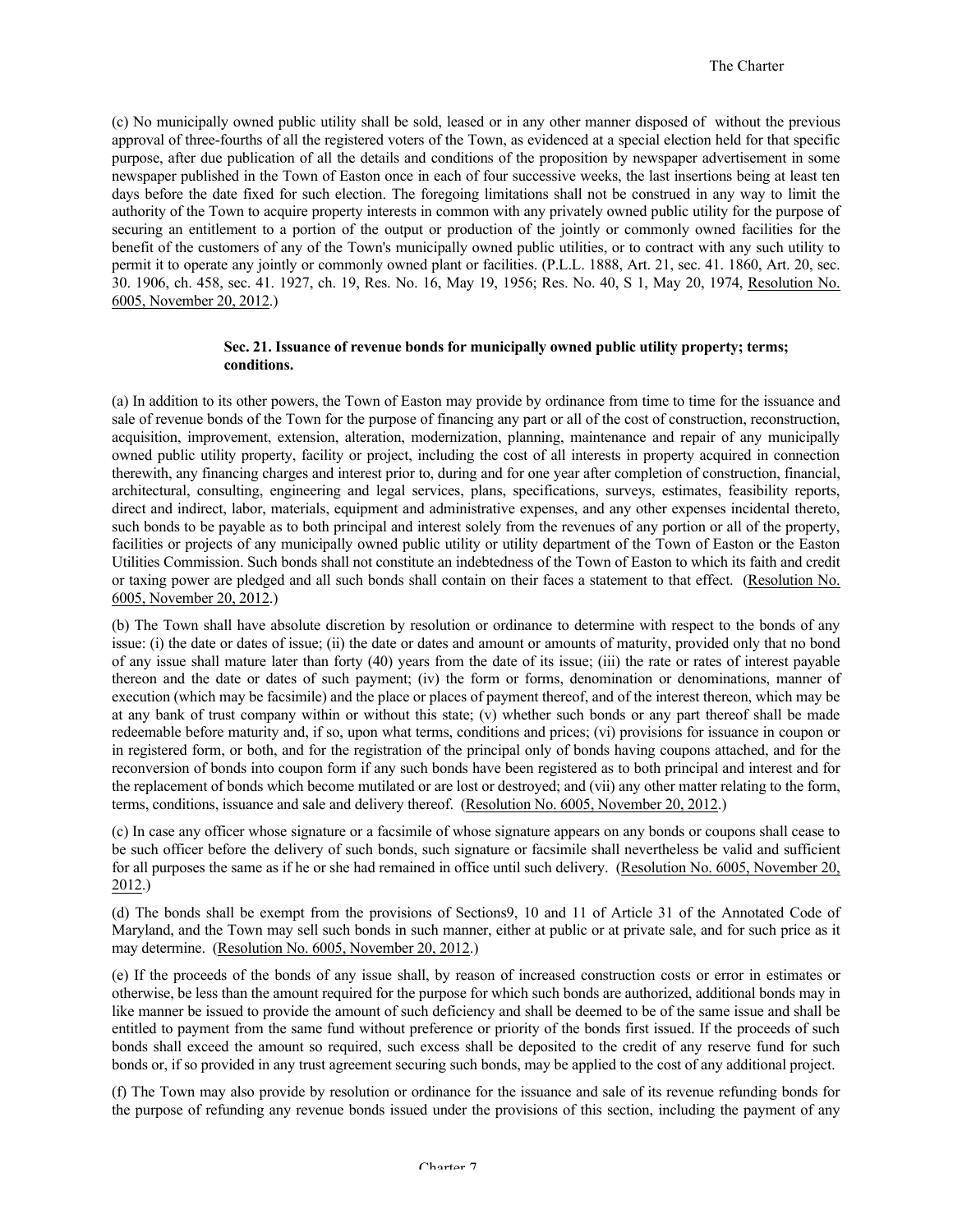redempted premium thereon and any interest accrued or to accrue to the date of redemption of such bonds, and, if deemed advisable by the Town, for either or both of the following combined additional purposes: (i) constructing improvements or extensions to or enlargement of any utility facility or project and (ii) paying all or any part of the cost of any additional utility facility or project. The issuance of such bonds and the details thereof, the rights of the holders thereof, and the rights, duties and obligations of the Town in respect thereto, shall be governed by the provisions of this section relating to revenue bonds, insofar as they may be applicable. (Resolution No. 6005, November 20, 2012.)

(g) The Town may also provide by resolution or ordinance: (i) for the issuance, prior to the preparation of definitive bonds, of interim certificates or temporary bonds, with or without coupons, exchangeable for definitive bonds when such bonds have been executed and are available for delivery; and/or (ii) for the issuance and sale of its bond anticipation notes, the principal of and interest on said notes to be made payable to the bearer or registered holder thereof out of the first proceeds of sale of any bonds issued under this section. Bond anticipation notes may be issued in series as funds are required and provision may be made for renewal of such notes at maturity with or without resale. The issuance of such notes and the details thereof, the rights of the holders thereof, and the rights, duties and obligations of the Town in respect thereto, shall be governed by the same provisions of this section relating to the issuance of bonds in anticipation of the sale of which the notes were issued, insofar as those provisions may be applicable. (Resolution No. 6005, November 20, 2012.)

(h)(i) Revenue bonds issued under the provisions of this section may be secured by a trust agreement by and between the Town and a corporate trustee, which may be any trust company, or bank having trust powers, within or without the state. Such trust agreement may pledge or assign all or any part of the revenues from or arising in connection with any of the property, facilities or projects of any municipally owned public utility. Any such trust agreement or resolution or ordinance authorizing the issuance of bonds, may contain such provisions for the protection and enforcement of the rights and remedies of bondholders as may be deemed reasonable and proper, including covenants setting forth the duties of the Town or the Easton Utilities Commission in relation to the financing or development of any utility property, facility or project and the extension, enlargement, improvement, maintenance, operation, repair and insurance of any such utility property, facility or project and the custody, safeguarding and application of moneys. Such trust agreement may set forth the rights and remedies of the bondholders and of the trustee and may restrict the individual right of action by bondholders. Such trust agreement may contain such other provisions as the Town may deem reasonable and proper for the security of the bondholders, including, without limitation, covenants pertaining to the issuance of additional parity bonds upon conditions stated therein consistent with the requirements of this section. All expenses incurred in carrying out the provisions of any such trust agreement may be treated as a part of the cost of the operation of any property, facility or project in connection with which such bonds have been issued. (Resolution No. 6005, November 20, 2012.)

(ii) The proceeds of the sale of bonds shall be paid to the trustee under any trust agreement securing such bonds and shall be disbursed in such manner and under such restrictions, if any, as may be provided in such trust agreement.

(iii) Any holder of bonds issued under this section or of any coupons thereto appertaining, and the trustee, except to the extent the rights herein given may be restricted by the trust agreement, may, either at law or in equity, by suit, action, mandamus or other proceedings, protect and enforce any and all rights under the laws of this state or granted hereunder or under the trust agreement or the resolution or ordinance authorizing the issuance of such bonds, and may enforce and compel the performance of all duties required by this section or by the trust agreement to be performed by the Town or by any officer thereof, including the fixing, charging and collecting of rentals, rates, fees, tolls and other charges. (Res. No. 41, 1, 8/6/74, Resolution No. 6005, November 20, 2012.)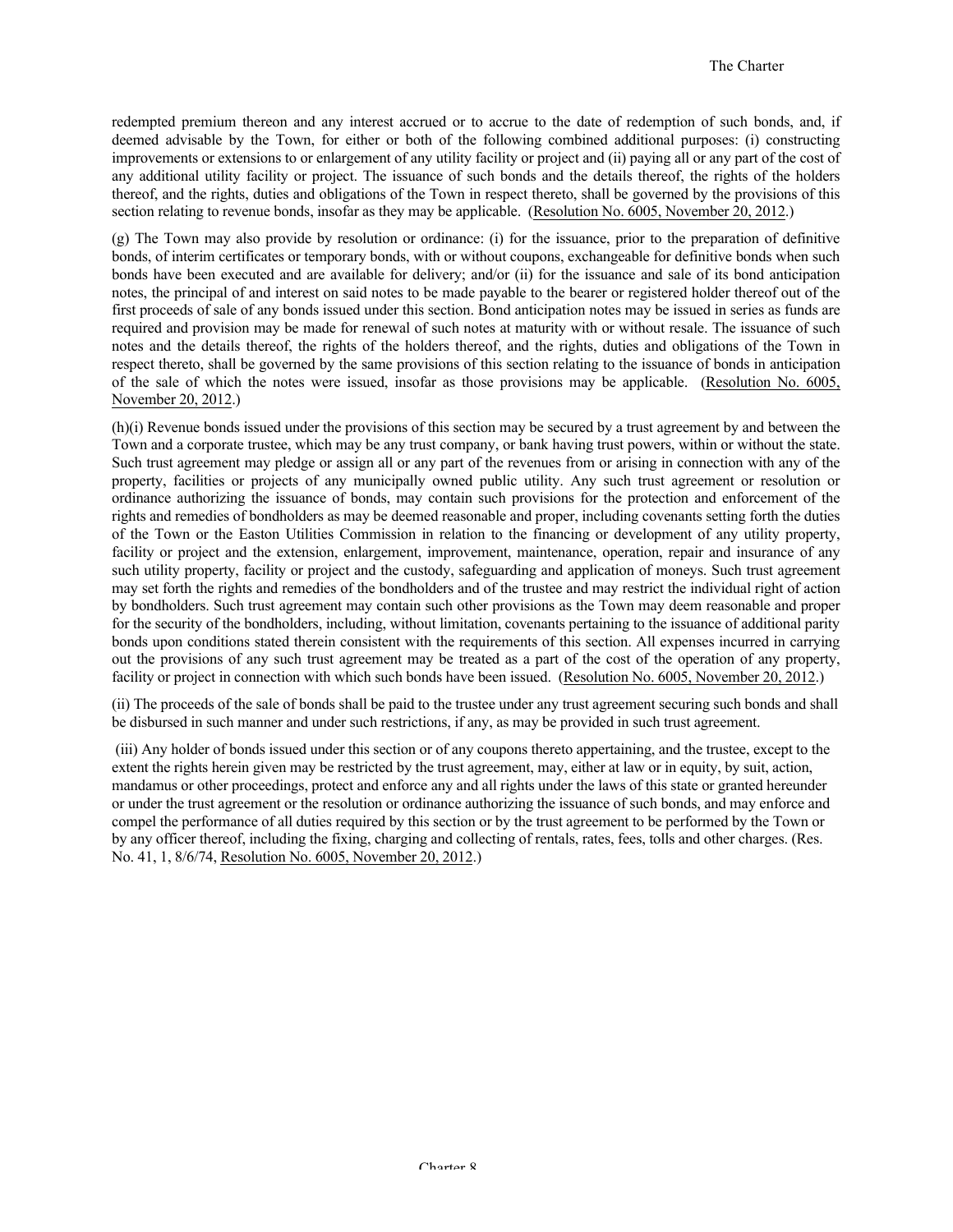## **Article III. The Mayor**

#### **Sec. I. Election generally; term.**

The Mayor shall be elected as hereinafter provided and shall hold office for a term of four years and until his or her successor is elected and qualified. The Mayor holding office at the time this Charter becomes effective shall continue to hold office for the term for which he or she was elected and until his successor takes office under the provisions of this Charter. (1906, ch. 458, sec. 62. 1908, ch. 41, sec. 62 (p. 1015). 1914, ch. 41, Resolution No. 6005, November 20, 2012.)

#### **Sec. 2. Qualifications.**

The Mayor shall be a resident of the Town of Easton for at least thirty days immediately preceding his or her taking office, and shall be a registered voter of the Town at the time of the filing of his or her nomination petition for office. The Mayor shall reside within the Town limits during the term of his or her office. (1906, ch. 458, sec. 62. 1908, ch. 41, sec. 62 (p. 1015); 1914, ch. 41; Res. 51, passed 12/15/86, Resolution No. 6005, November 20, 2012.)

#### **Sec. 3. Salary**

The Mayor shall receive an annual salary as set from time to time by ordinance passed by the Council in regular course of business; provided, however, that no change shall be made in the salary for any Mayor during the term for which he or she was elected. (1906, ch. 458, sec. 67, 1910, ch. 365, sec. 67. 1937, ch. 26. Res. No. 17, May 19, 1958, Resolution No. 6005, November 20, 2012.)

#### **Sec. 4. Powers and duties.**

(a) *Generally.* The Mayor shall see that the ordinances of the Town are faithfully executed and shall be the chief executive officer and the head of the administrative branch of the Town government. The Mayor shall be responsible for the administration of the Town's affairs to the Council and to the voters of the Town. (Resolution No. 6005, November 20, 2012.)

(b) *Annual report.* The Mayor shall prepare or cause to be prepared annually a report to the Council in the name of government of the Town of Easton. This report shall deal with the financial condition of the Town, and with the accomplishments of the Town and its various departments and agencies. In said report the Mayor shall make whatever recommendations as he or she deems proper for the public good and welfare of the Town. The report shall be published and printed for distribution as may be deemed advisable by the Council. The executive summary of the Town's annual audit shall be a sufficient annual report. (Resolution No. 6005, November 20, 2012.)

(c) *Progress reports*. The Mayor shall prepare or cause to be prepared and presented to the Council semi-annual progress report summaries which shall update the Council on the status of major projects and initiatives being pursued by the Town and shall also update the Council on the status of the Town's expenditures compared to the budget. The progress reports shall be given as soon as practical after receipt of the half year and yearly budgetary expenditure information. (Resolution No. 6005, November 20, 2012.)

(d) *Appointment.* The Mayor, by and with the advice and consent of the Council, shall appoint a Town Attorney, Chief of Police, Town Engineer Town Manager, Town Clerk, Finance Officer, and Supervisor of Elections, and such other officers, commission members, and board members as the ordinances of the Town may provide. (Resolution No. 6005, November 20, 2012.)

(e) *Veto.* The Mayor shall have the power to veto ordinances and resolutions passed by the Council, as provided in section 10 of Article II of this Charter; provided, where any ordinance or resolution duly passed by the Council shall embrace different items of appropriations, the Mayor may approve the provisions thereof relating to one or more items of appropriations or involving expense to the Town and disapprove the others and in such case those which he or she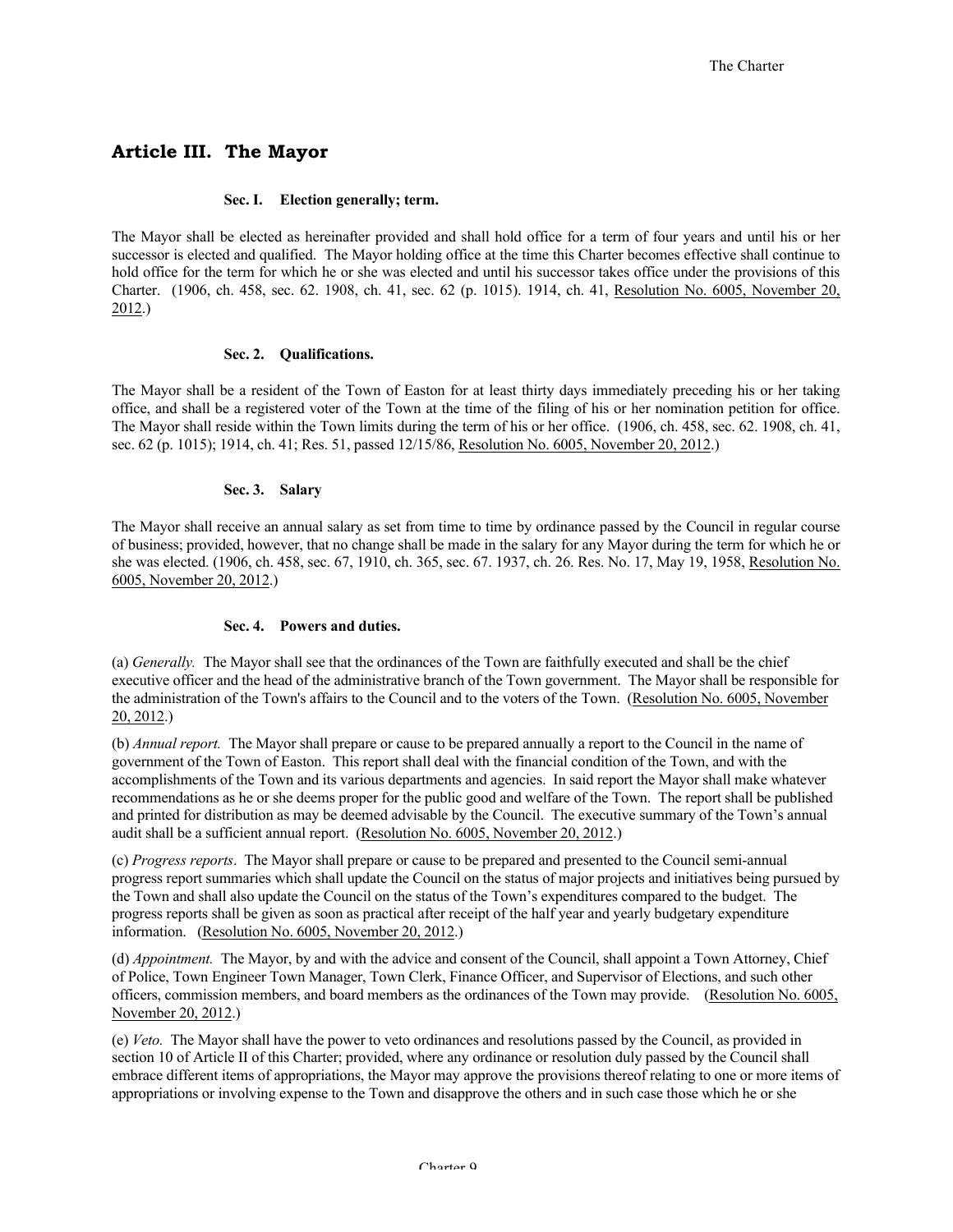approves shall become effective and those which he or she shall not approve shall be reconsidered by the Council in the manner and form as hereinbefore prescribed in Article II of this Charter. (Resolution No. 6005, November 20, 2012.)

(f) *Supervision and control of finances.* The Mayor shall have complete supervision over the financial administration of the Town government. The Mayor shall prepare or have prepared annually a budget and submit it to the Council. The Mayor shall supervise the disbursement of all moneys and have control over all expenditures to assure that budget appropriations are not exceeded. (Resolution No. 6005, November 20, 2012.)

(g) *Other powers and duties.* The Mayor shall have such other powers and perform such other duties as may be provided by this Charter or as may be required of him by the Council, not inconsistent with this charter. (1906, ch. 458, sec. 67. 1910, ch. 365, sec. 67. 1937, ch. 26. Res. No. 17, May 19, 1958; 1906, ch. 458, sec. 71. 1910, ch. 365, sec. 71 (p. 1171). 1914, ch. 54; 1910, ch. 365, sec. 71A (p. 1172); Res. No. 14, May 22, 1956; Res. No. 44, 9/15/75, Resolution No. 6005, November 20, 2012.)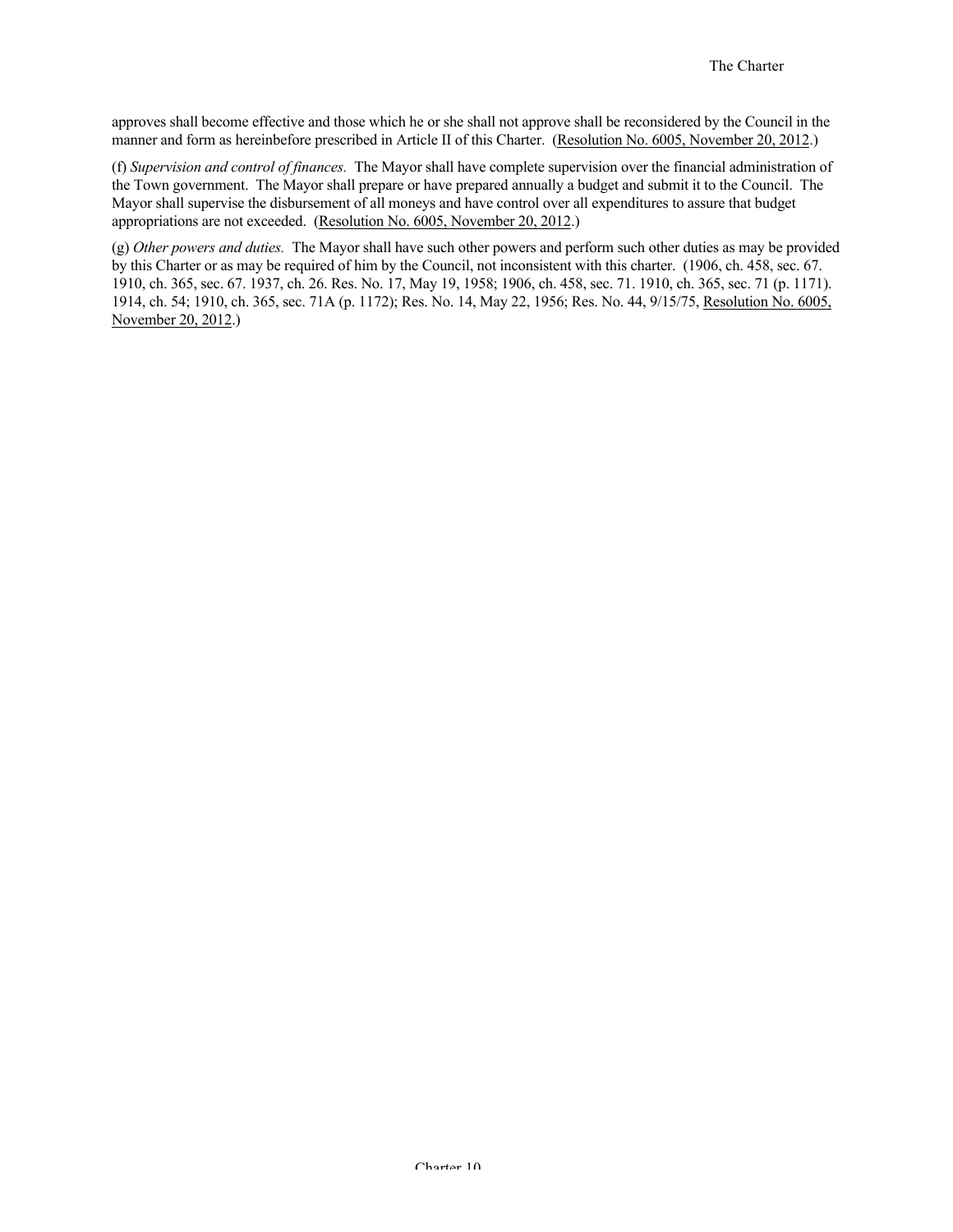## **Article IV. The Easton Utilities Commission - Public Utilities.**

#### **Sec. 1. The Easton Utilities Commission - Appointment; term; vacancy.**

The Easton Utilities Commission shall consist of three individuals, appointed by the Mayor with the advice and consent of the Council. Two members of the Commission shall be residents of the Town; however, the Mayor, with the advice and consent of the Council, may appoint one person to the Easton Utilities Commission who is a resident of the electric service area of the Easton Utilities Commission. All members of the Easton Utilities Commission shall serve for a term of six years and no member shall serve more than two terms. If a vacancy shall occur at any time by reason of death, resignation, removal from office or otherwise, the vacancy shall be filled in the same manner as originally provided herein. (Res. No. 5217, passed 8/6/90, Resolution No. 6005, November 20, 2012.)

#### **Sec. 2. Same - Powers and duties.**

In addition to such other powers and duties as this Charter or the Council may provide, the powers and duties of the Commission shall be as follows:

(a) The Commission shall operate, manage and maintain the municipal sewerage, water, electric, gas, cable and wireless communications systems, including a cable television system, and all or any other revenue producing utilities or related services which are now owned or may be hereafter constructed or acquired by the Town. (Resolution No. 6005, November 20, 2012.)

(b) The Commission shall have the full charge of the operation, management and maintenance of all revenue producing utilities or related services of the Town as aforesaid, including the power to make contracts in the name of the Town, to sue in the name of the Town for the collection of any and all indebtedness which may be due said Commission, or for the performance of contracts made with the Commission. (Resolution No. 6005, November 20, 2012.)

(c) The Commission shall have the power to purchase material, employ all such assistants, skilled and unskilled, and labor as may be necessary for the proper performance of its duties; and to fix the compensation of all such assistants employed by the Commission. (Resolution No. 6005, November 20, 2012.)

(d) The Commission shall make such rules and regulations for the management of the various utilities or related services under its charge and for their own government as it may deem proper. (Resolution No. 6005, November 20, 2012.)

(e) The Commission shall have power to make extensions, additions or improvements to the utility plants or systems; provided, the approval of the Council shall be first secured where the cost of such extension, addition or improvement shall exceed Two Million (\$2,000,000) Dollars; and provided further, that where the aggregate cost of any extension, addition or improvement shall exceed Eight Hundred Thousand (\$800,000.00) Dollars the Commission shall, where practicable, secure competitive bids for the purchase of all materials for these or any and all the plants or systems under its control, and the Commission shall have the right to accept or reject any and all bids based on the specifications upon which the respective bids are invited; and provided further, where the aggregate cost of any extension, addition or improvement is less than Eight Hundred Thousand (\$800,000.00) Dollars, the Commission shall, where practicable, receive and review at least three comparative prices of said items before making said purchase. (Resolution No. 6005, November 20, 2012.)

(f) The Commission shall have power to sell the products and services including professional services of the several utilities, as well as any appliances relating thereto, which are under its control and to fix and revise rates therefor. Rates for electric, natural gas, water and wastewater services shall become effective upon approval by the Council and, when required, by the Maryland Public Service Commission or other jurisdictional regulatory agencies. Rates for basic cable television services shall become effective upon approval by the Council and, when required, by the Federal Communications Commission The Easton Utilities Commission shall give at least fifteen (15) days previous notice by publication in one or more newspapers published in the Town of the proposed revision of rates and grant such hearings, when practicable, as may be desired by the citizens of the Town. (1914 ch. 263, sec. 97EE. Res. No. 23, December 8, 1959; 1914, ch. 263, sec. 97GG. 1931, ch. 476. 1933, ch. 493. 1937, ch. 267. 1939, ch. 335. Res. No. 1, July 12, 1955; 1914, ch. 263, sec. 97II; 1914, ch. 263, sec. 97MM; 1916, ch. 302, sec. 97NN; Res. No. 33, 8/17/70. Res. No. 5615, 4/24/98, Resolution No. 6005, November 20, 2012.)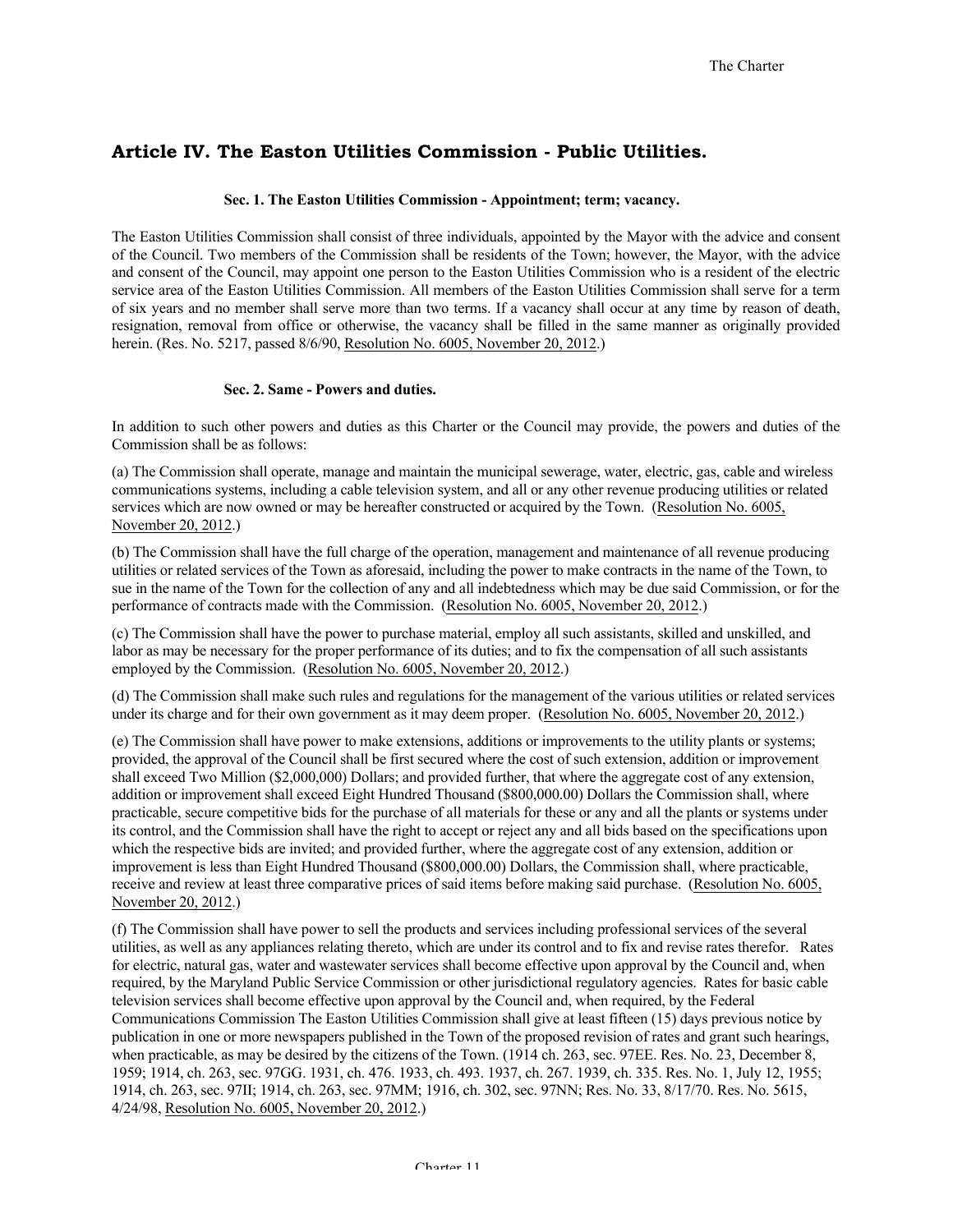(g) The Commission shall have the power to enter into contracts and transactions, including contracts and transactions in the name of the Town, for the purposes of hedging commodity risks directly related to the Commission's operations of the electric and gas utilities systems of the Town, provided that all such contracts and transactions shall be permitted under parameters for such contracts and transactions approved by the Council from time to time. (Resolution No. 6005, November 20, 2012.)

#### **Sec. 3. Same - Salary and meetings.**

The salary of each Commissioner shall be of such sum and payable in such manner as determined by the Council; provided, that such salary shall be apportioned on the books and in the report of the various utility plants or systems in proportion to the gross income of the respective systems. The Commission shall meet for the transaction of business at least once a month and at such other times as it may be deemed necessary. (Res. No. 17, May 19, 1958, Resolution No. 6005, November 20, 2012.)

#### **Sec. 4. Same - Council examination of records; removal of Commissioners; appeal.**

The Council shall at all times have the right to examine, or have examined, the books and accounts of the Commission and have the power to remove any member of the Commission, against whom charges may be filed and proved, by formal resolution voted for by a majority of the whole Council and approved by the Mayor; provided, however, that should a contingency arise whereby such action is taken the member thus removed shall have the right within thirty days from the date of approval of said resolution to appeal to the Circuit Court for Talbot County, and in the event the said Court shall hold that such charges have not been properly proved and that sufficient cause has not been shown for the removal of said appealing member or members, the said Court shall by its order reinstate said appellant or appellants as member or members of said Commission and allow, in the discretion of the Court, reasonable counsel fees to be paid by the Town to the attorney or attorneys representing the reinstated member or members of said Commission. (1914, ch. 263, sec. 97JJ. 1931, ch. 476, sec. 227. 1931, ch. 476, sec. 1, Resolution No. 6005, November 20, 2012.)

#### **Sec. 5. Same - Investment of reserve funds.**

The Commission, with the approval of the Council, shall have the power to invest or re-invest any funds accumulated as a reserve, for depreciation or replacement of any of its departments, in any of the following types of securities: (a) bonds and other obligations of the United States; (b) bonds of any corporation organized under an Act of Congress, if such corporation is an instrumentality of the United States, and provided further that such bonds are the direct obligation of the United States in payment of both principal and interest; (c) bonds of the State of Maryland; (d) bonds or other obligations of the Town of Easton, including bonds issued primarily for any one of the public utilities managed by said Commission; or (e) investments as provided in any investment policy adopted by the Town. (1935, ch. 103, sec. 1, Resolution No. 6005, November 20, 2012.)

#### **Sec. 6. Same - Sale of investments.**

The Commission, in its discretion, may sell any of the securities obtained by it. (1935, ch. 103, sec. 1, Resolution No. 6005, November 20, 2012.)

#### **Sec. 7. Same - Street opening powers.**

The Commission shall have the right to open streets for water, sewer and gas mains, and for electric poles or conduits, or for other public utility purposes, without special permits, and the Commission is required to have the opening carefully guarded to avoid accident and to restore, and comply with the requirements of the Town as to restoring, the roadbed or sidewalk to a safe condition. (1914, ch. 263, sec. 97KK, Resolution No. 6005, November 20, 2012.)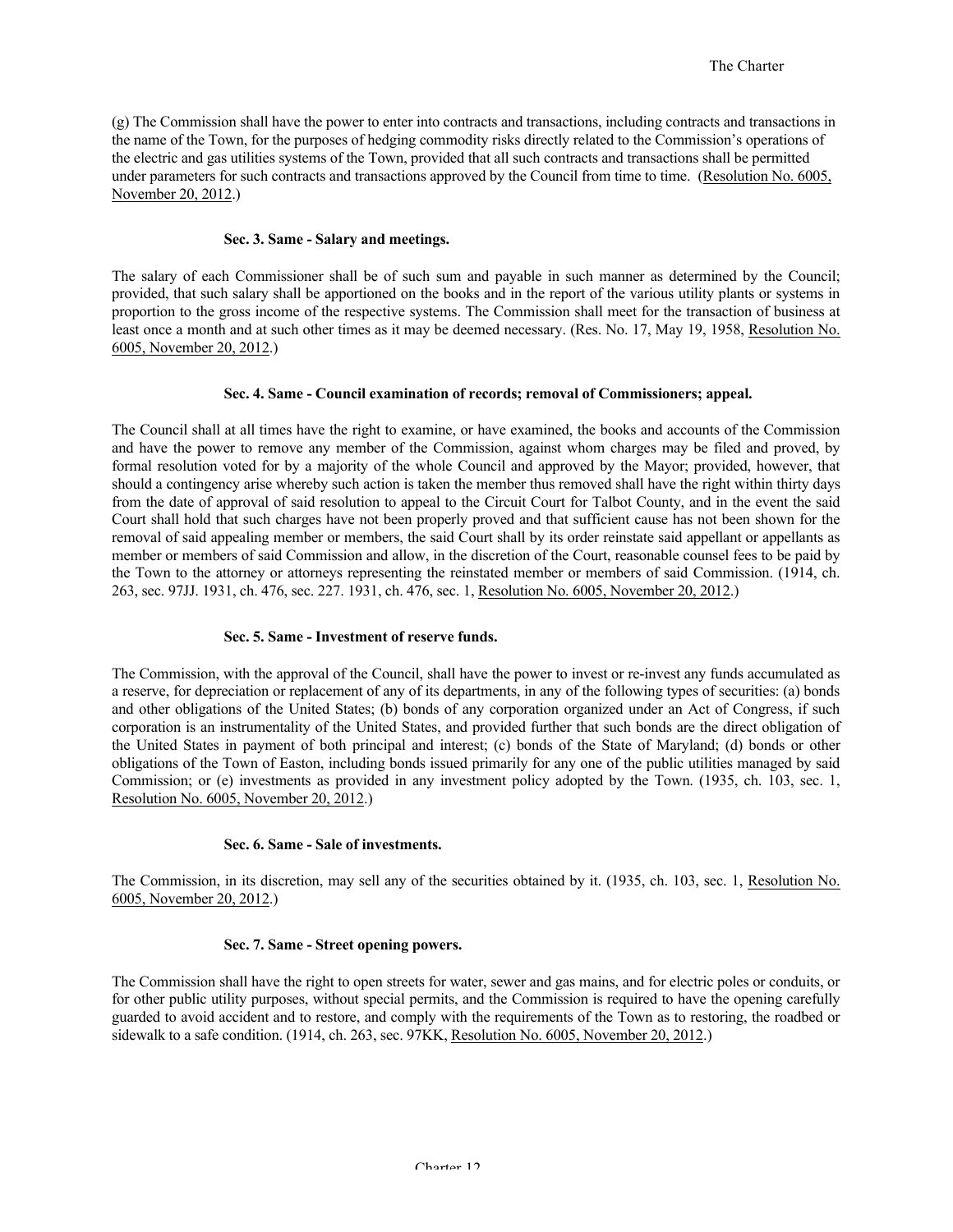## **Article V. Elections, Registrations and Nominations.**

#### **Sec. 1. Eligibility to vote.**

Every resident of the Town of Easton who:

(a) is eighteen (18) years of age or older;

- (b) is a citizen of the United States;
- (c) has resided in the corporate limits of the Town for thirty (30) days next proceeding any Town election;

(d) is registered with the Talbot County Election Board; and

(e) is registered in accordance with the provisions of this charter

is entitled to vote at a Town election. (Res. 53, passed 12/15/86, Resolution No. 6005, November 20, 2012.)

#### **Sec. 2. Supervisor of Elections.**

The Mayor, by and with the consent of the Council, shall appoint, for a four-year term, a person who is a registered voter of the Town to act as Supervisor of Elections. The Supervisor of Elections shall not otherwise be employed by the Town of Easton, and shall receive such compensation as the Mayor and the Council from time to time deem appropriate. The Supervisor of Elections shall have the duties and responsibilities set forth in this article and in the ordinances and Code of the Town of Easton relating to the conduct of elections and the registration of voters. (Res. 53, passed 12/15/86, Resolution No. 6005, November 20, 2012.)

#### **Sec. 3. Elections generally.**

All elections shall be held and conducted in accordance with the provisions of this charter, the Town Code, and applicable ordinances, which may include provisions for early voting.

## **Sec. 4. Delivery and inspection of registration list; challenges to registration list**

Not later than thirty (30) days prior to an election, the Supervisor of Elections shall obtain from the Election Director of Talbot County, Maryland a complete list of registered voters eligible to cast ballots in the Town. The voters shall be listed by ward. This list shall be maintained at the Town office during normal business hours, during which said list shall be made available to any person for inspection. The Town Clerk shall provide copies of said list to any person, provided that any person receiving said list shall compensate the Town for the reasonable expenses of copying said list. Any challenges to the registration list provided by the Election Director of Talbot County, Maryland shall be filed with the Election Board of Talbot County, Maryland in accordance with said board's procedures and applicable State law. (Res. 53, passed 12/15/86, Resolution No. 6005, November 20, 2012.)

## **Sec. 5. Election of Mayor, President of the Council, and Members of the Council.**

The voters of the Town shall, on the first Tuesday after the first Monday in May in the year 1987 and on the first Tuesday after the first Monday in May in each fourth year thereafter, elect a Mayor whose term of office shall be for four (4) years and until his or her successor is elected and qualified. The Mayor shall be elected at large from the entirety of the Town. On the first Tuesday after the first Monday of May in the year 1987 and on the first Tuesday after the first Monday in May in each fourth year thereafter, the voters of the first ward and the third ward, respectively, shall elect a Council Member from each ward, whose term of office shall be for four (4) years and until his or her successor is elected and qualified. On the first Tuesday after the first Monday in May of the year 1989, the voters of the Town shall elect a President of the Town Council, and Council Members from the second and fourth wards. The Town Council President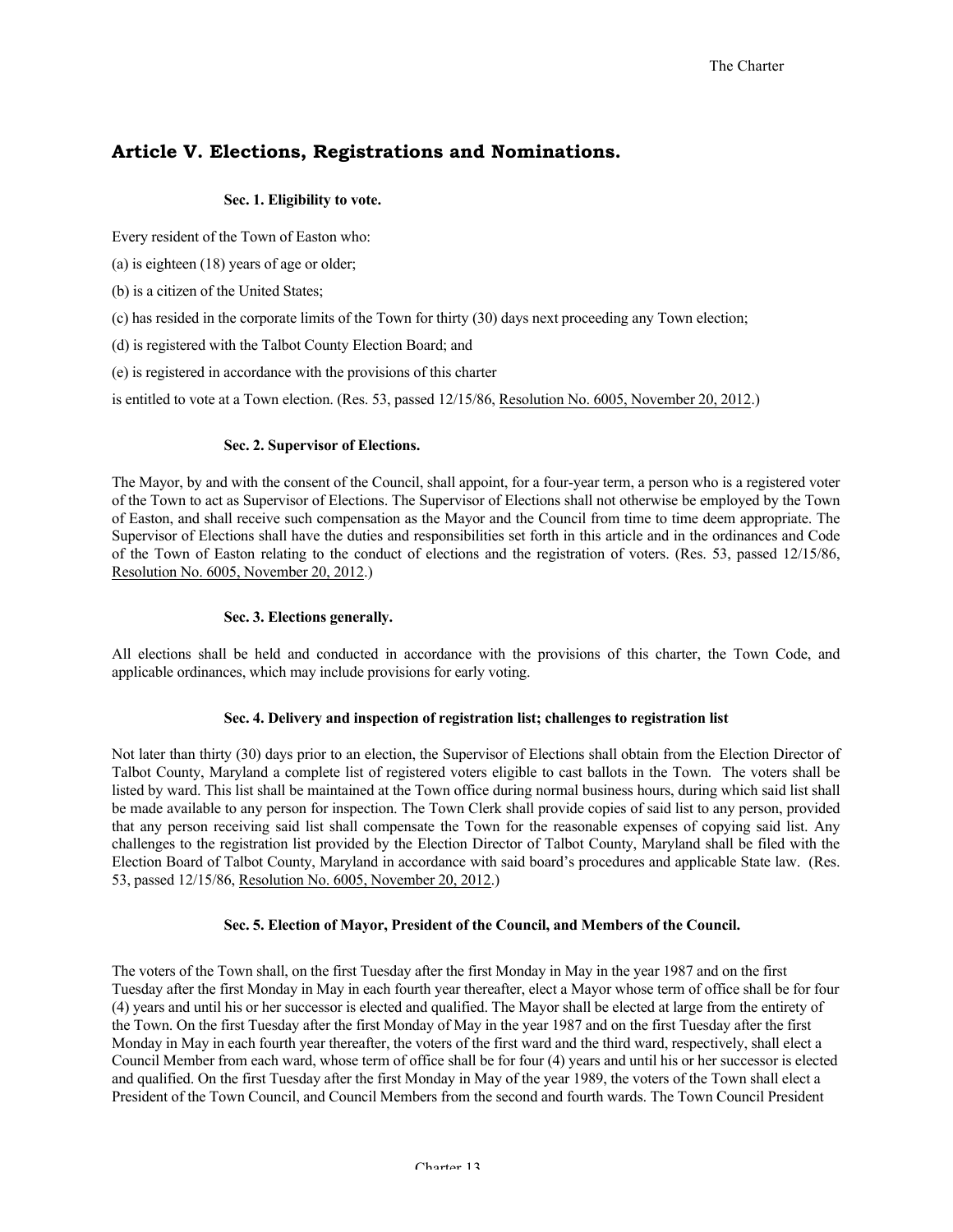shall be elected at large from the Town of Easton, and his or her term shall be for four (4) years and until his or her successor is elected and qualified. On the first Tuesday after the first Monday in May in the year 1989 and every four (4) years thereafter, the voters of the Town who are residents of the second and fourth wards, respectively, shall each elect a Council Member to represent their ward, whose terms shall be for four (4) years and until their respective successors are elected and qualified. (Res. 53, passed 12/15/86, Resolution No. 6005, November 20, 2012.)

#### **Sec. 6. Nominations.**

Only the names of persons nominated in accordance with the provisions of this article shall be placed on the ballots as candidates for public elective offices of the Town of Easton. No person shall accept nomination to more than one elective public office or hold more than one elective public office at any one time. (Res. 53, passed 12/15/86.)

#### **Sec. 7. Method of nomination.**

All nominations for public office must be filed with the Supervisor of Elections on or before the first Monday of April in the year of an election. The manner of nominating candidates shall be as follows: every aspirant for the office of Mayor or President of the Council, or someone acting on his or her behalf, shall, on or before the last day of receiving nominations, file with the Supervisor of Elections a nomination petition for said office signed by a least thirty of the qualified voters of the Town; and, in like manner, every aspirant for the office of Council Member, who shall be a representative of a ward, or someone acting on his or her behalf, shall on or before the last day in which nominations may be filed as aforesaid, file with the Supervisor of Elections his or her nominating petition for the said office signed by at least fifteen of the qualified voters of the ward from which he or she is nominated. If it appears that a name appears more than once on a petition, it shall be counted but once; however, no name shall be disqualified or stricken from nominating petition because it appears on a petition for more than one candidate for the same office. No name shall be counted if it is demonstrated to the satisfaction of the Supervisor of Elections that the signature was not signed by the person designated, or that the person designated did not actually live in the ward designated at the time of the filing of the petition. (Res. 53, passed 12/15/86, Resolution No. 6005, November 20, 2012.)

#### **Sec. 8. Vacancies among candidates.**

If a candidate dies or withdraws after the deadline for filing petitions but prior to an election, the resulting vacancy may be filled by a petition containing at least one-half of the signatures necessary for filing an original petition, and said petition or petitions may be filed with the Supervisor of Elections at any time prior to the printing of the ballots. In the case of death or resignation of all candidates to an office, the Supervisor of Elections shall so advise the Council, who shall by ordinance order a special election. (Res. 53, passed 12/15/86, Resolution No. 6005, November 20, 2012.)

#### **Sec. 9. Board of Canvassers - Appointment; term; vacancy.**

The Mayor, upon advice and consent of the Council, shall select three registered voters of the Town, who shall act as a Board of Canvassers, to serve for two years from the date of their selection; and the Board of Canvassers shall serve without pay. In the case of death, resignation, or failure to qualify of any candidate to said Board, the Mayor and Council shall select others to fill the vacancies thus occasioned by the same manner as hereinabove provided. If it becomes necessary for the Board of Canvassers to perform any of its duties between regular meetings of the Council and there is a vacancy on said Board, the Town Clerk shall call a meeting of the Town Council by giving 24 hours' notice, to fill such vacancy or vacancies. (Res. 53, passed 12/15/86, Resolution No. 6005, November 20, 2012.)

#### **Sec. 10. Board of Canvassers - Organization; powers; duties; appeal.**

The Board of Canvassers shall organize by electing one of their members as President and one as Clerk, and shall have such powers and duties as Boards of Canvassers are granted under the general laws of the State of Maryland, so far as receiving returns and canvassing votes is concerned; and the same right of appeal from the Board of Canvassers to the Circuit Court for Talbot County shall be had as is provided under the election laws of the State of Maryland from the Board of Canvassers therein provided. All cases of contested election of any of the offices shall be decided by the Circuit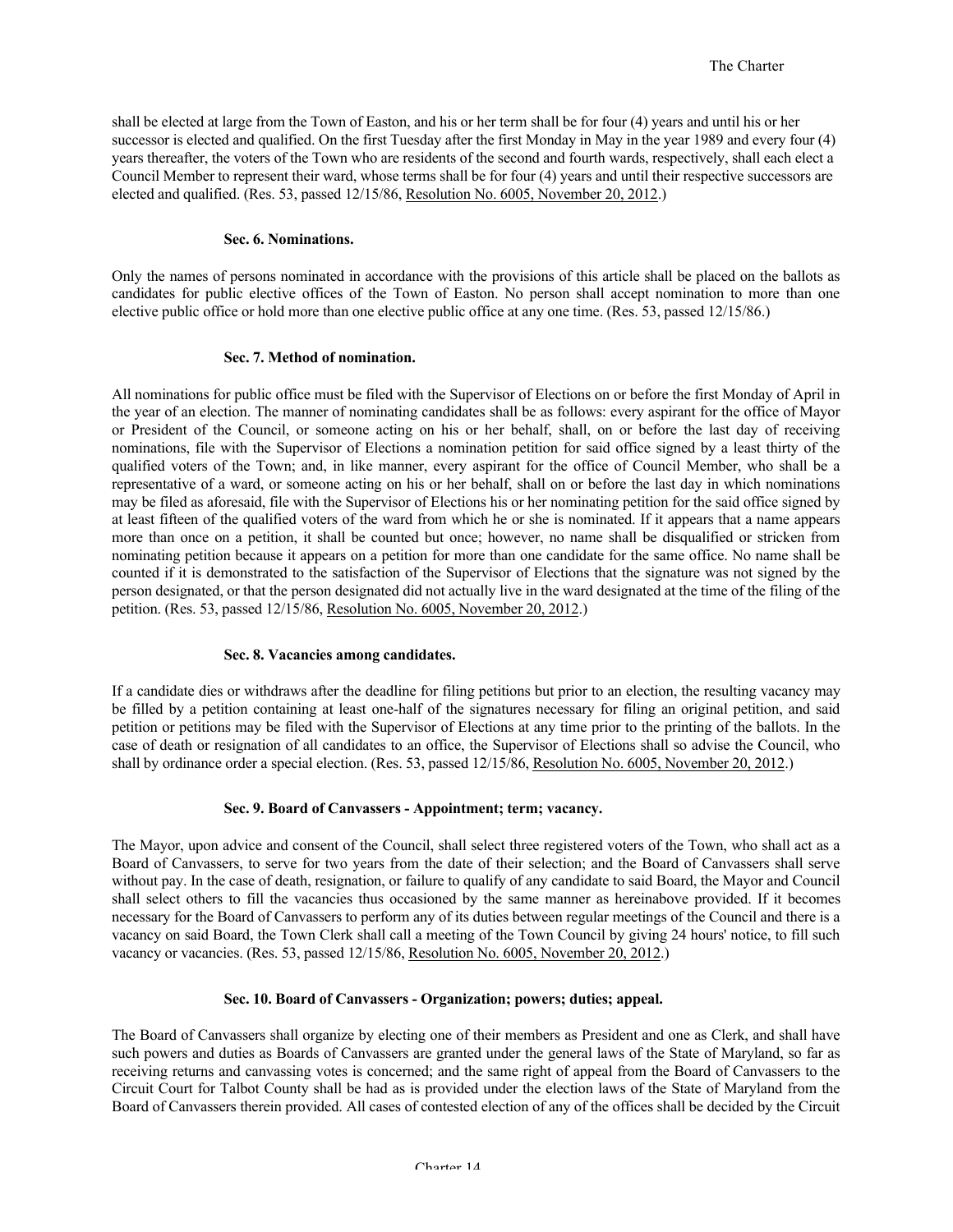Court for Talbot County as is provided in cases of contested elections under the general powers set forth above, the Board of Canvassers shall have the particular powers, duties, and responsibilities set forth in this article. (Res. 53, passed 12/15/86, Resolution No. 6005, November 20, 2012.)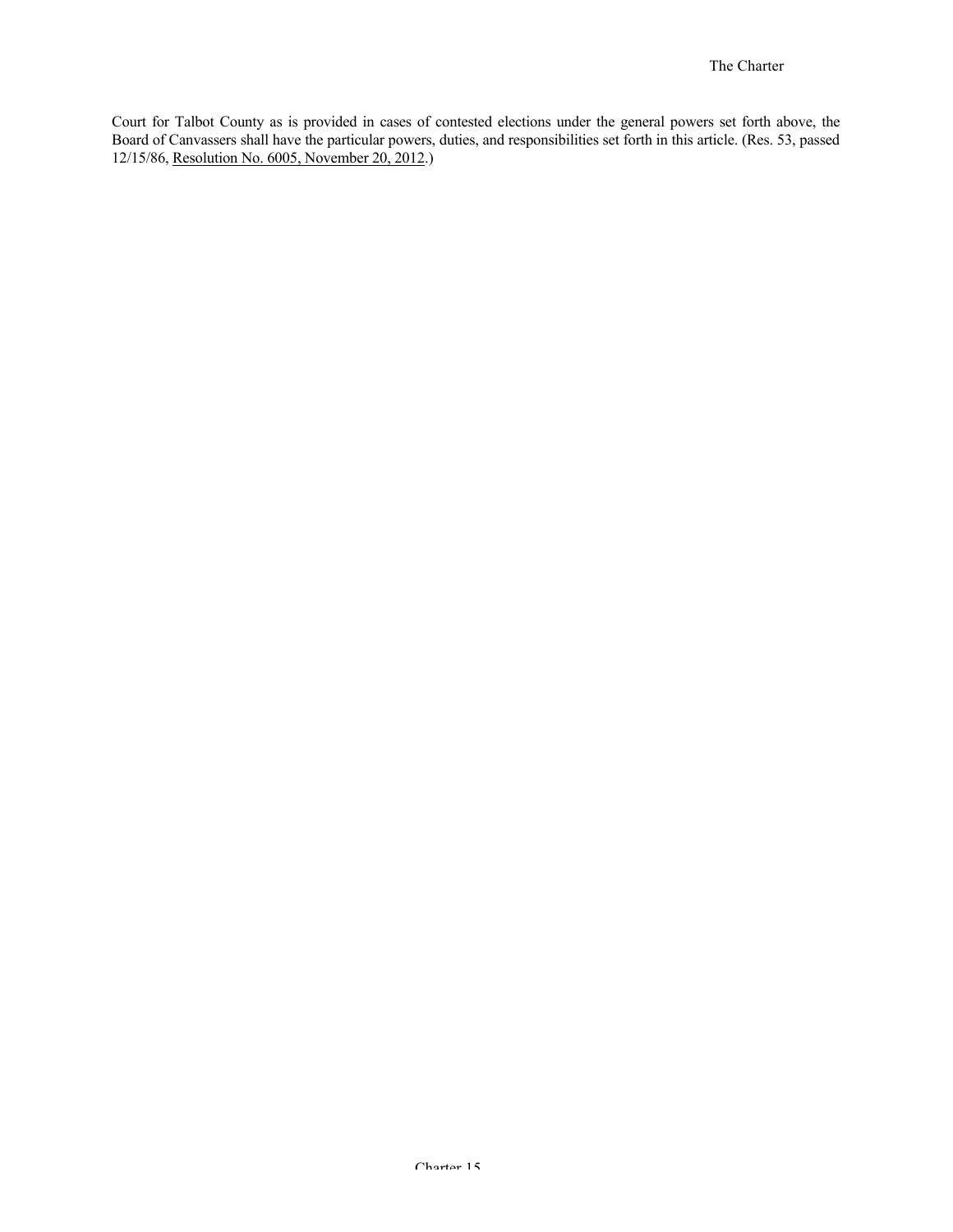## **Article VI. Finance, Revenue and Taxation.**

#### **Sec. 1. Financial supervision.**

The Mayor shall have complete supervision over the financial administration of the Town government. The Mayor may delegate, under his supervision, any of the financial powers and duties granted him by this Charter. The Mayor shall receive any assistance he or she requests with regard to financial matters from any Town officer or employee. (Resolution No. 6005, November 20, 2012.)

#### **Sec. 2. Expenditures to be authorized by Council.**

No public money may be expended without having been appropriated by the Council. (Resolution No. 6005, November 20, 2012.)

#### **Sec. 3. Fiscal year.**

The Town shall operate on an annual budget. The fiscal year of the Town shall begin on the first day of July and shall end on the last day of June in each year. Such fiscal year shall also constitute the tax year, the budget year, and the accounting year. (Resolution No. 6005, November 20, 2012.)

#### **Sec. 4. Budget - Estimates used for preparation.**

The Mayor, on such date as the Council may require, but at least sixty days before the beginning of any fiscal year, shall submit to the Council a budget and explanatory budget message for that purpose; at such date as the Mayor shall determine, the Mayor, with the assistance of such Town officers and employees as he or she requests, shall obtain from the head of each office, department, and agency (a) estimates of revenue and expenditures for the next fiscal year, detailed by organization units and character and object of expenditures; (b) such other supporting data as he or she may request; and (c) an estimate of all capital projects pending or which such office, department, or agency head believes should be undertaken (i) within the budget year and (ii) within the four next succeeding years. In preparing the budget, the Mayor shall review the estimates, shall meet with the head or other representative of the office, department, or agency concerned, and may revise the estimates as he or she deems advisable. (Resolution No. 6005, November 20, 2012.)

#### **Sec. 5. Same - Message.**

The budget message submitted by the Mayor to the Council shall explain the budget, shall contain an outline of the proposed financial policies of the Town for the budget year, and shall describe the important features of the budget plan. It shall set forth the reasons for salient changes from the previous year in cost and revenue items and shall explain any major changes in financial policy. It shall include a statement of pending capital projects of a capital program for the next four fiscal years. Attached to the budget message shall be such supporting schedules, exhibits, and other explanatory material, in respect to both current operations and capital improvements, as the Mayor shall believe useful to the Council. (Resolution No. 6005, November 20, 2012.)

#### **Sec. 6. Same - Contents generally.**

The budget shall provide a complete financial plan for the budget year. It shall contain in tabular form:

- (a) Comparative figures for the prior fiscal year.
- (b) Detailed estimates of all anticipated revenues applicable to proposed expenditures.
- (c) All proposed expenditures. (Resolution No. 6005, November 20, 2012.)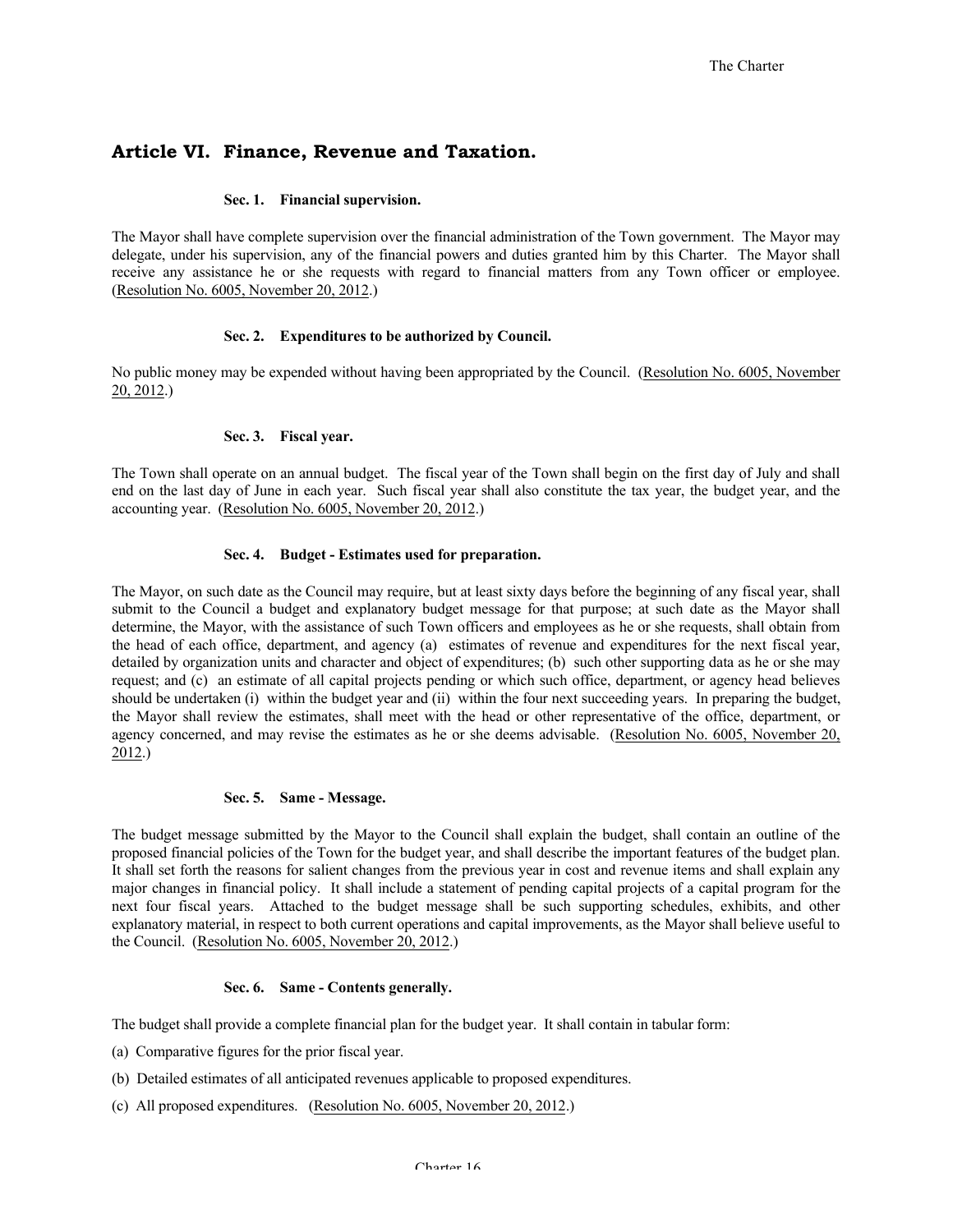#### **Sec. 7. Same - Public record.**

The budget and all supporting schedules shall be a public record in the office of the Town Clerk and such items shall be available for public inspection. (Resolution No. 6005, November 20, 2012.)

#### **Sec. 8. Same - Public hearing.**

At the meeting of the Council at which the budget and budget message are submitted, the Council shall determine the place and time of a meeting, regular or special, at which the budget will be considered and at which any interested person may be heard concerning the budget. The Council shall give at least ten days notice of said meeting by an advertisement in one or more newspapers of general circulation in the Town. (Resolution No. 6005, November 20, 2012.)

#### **Sec. 9. Issuance and signing of checks.**

All checks issued in payment of all municipal obligations shall be signed by the Town Manager and shall be countersigned by the Mayor. (1906, ch. 458, sec. 84. 1916, ch. 301, Resolution No. 6005, November 20, 2012.)

#### **Sec. 10. Audit.**

The financial books and accounts of the Town shall be audited as of June 30 in each year by a competent person or persons appointed by the Council. The audit shall be presented to the Council and to the Mayor by the first day of October or as soon as practical after it is completed. The Council or the Mayor may order an audit of the financial books and accounts of the Town by a competent person or persons appointed by it or him or her at anytime it or he or she may deem it proper so to do. (1906, ch. 458, sec. 97B. 1910, ch. 365, sec. 97B (p. 1173). 194, ch. 103. 1951, ch. 44, sec. 1, Resolution No. 6005, November 20, 2012.)

#### **Sec. 11. Taxation - Taxable property; limitations.**

All real property and all tangible personal property within the corporate limits of the Town, or personal property which may have a situs there by reason of the residence of the owner therein, shall be subject to taxation for municipal purposes, and the assessment used shall be the same as that for State and County taxes; provided that said tax assessment shall not exceed in any one year fifty five (\$.55) cents to every one hundred dollars of assessable real property; provided further, that said limitation shall have no application to any tax laid for the payment of principal and/or interest on any promissory notes or bonds issued by the Town either before or after the adoption of this Charter. No authority is given by this Section to impose taxes on any property which is exempt from taxation by any act of the General Assembly. (1906, ch. 458, sec. 72. 1912, ch. 208. 1920, ch. 17. 1931, ch. 13, sec. 169. Res. No. 4, December 27, 1955; 1906, ch. 458, sec. 73; 1906, ch. 458, sec. 74, Resolution No. 6005, November 20, 2012.)

#### **Sec. 12. Same - Industrial property.**

To encourage industrial expansion and development in the Town of Easton, the Council by ordinance is authorized to exempt from taxation for municipal purposes, the buildings and equipment owned and operated by any manufacturing company or association within the corporate limits of the Town. Any exemption from taxation under the provisions of this Section may be extended to all manufacturing companies and associations within the Town engaged in the branch of manufacturing which will benefit by any such exemption; provided, that any such abatement and exemption shall be limited to a period of five years from the passage of the ordinance granting the same; the Council shall keep a public record of all abatements and exemptions made by it, as aforesaid. No abatement may be made for a fiscal year after July 1 of that year. (1906, ch. 458, sec. 72. 1912, ch. 208. 1920, ch. 17. 1931, ch. 13, sec. 169. Res. No. 4, December 27, 1955, Resolution No. 6005, November 20, 2012.)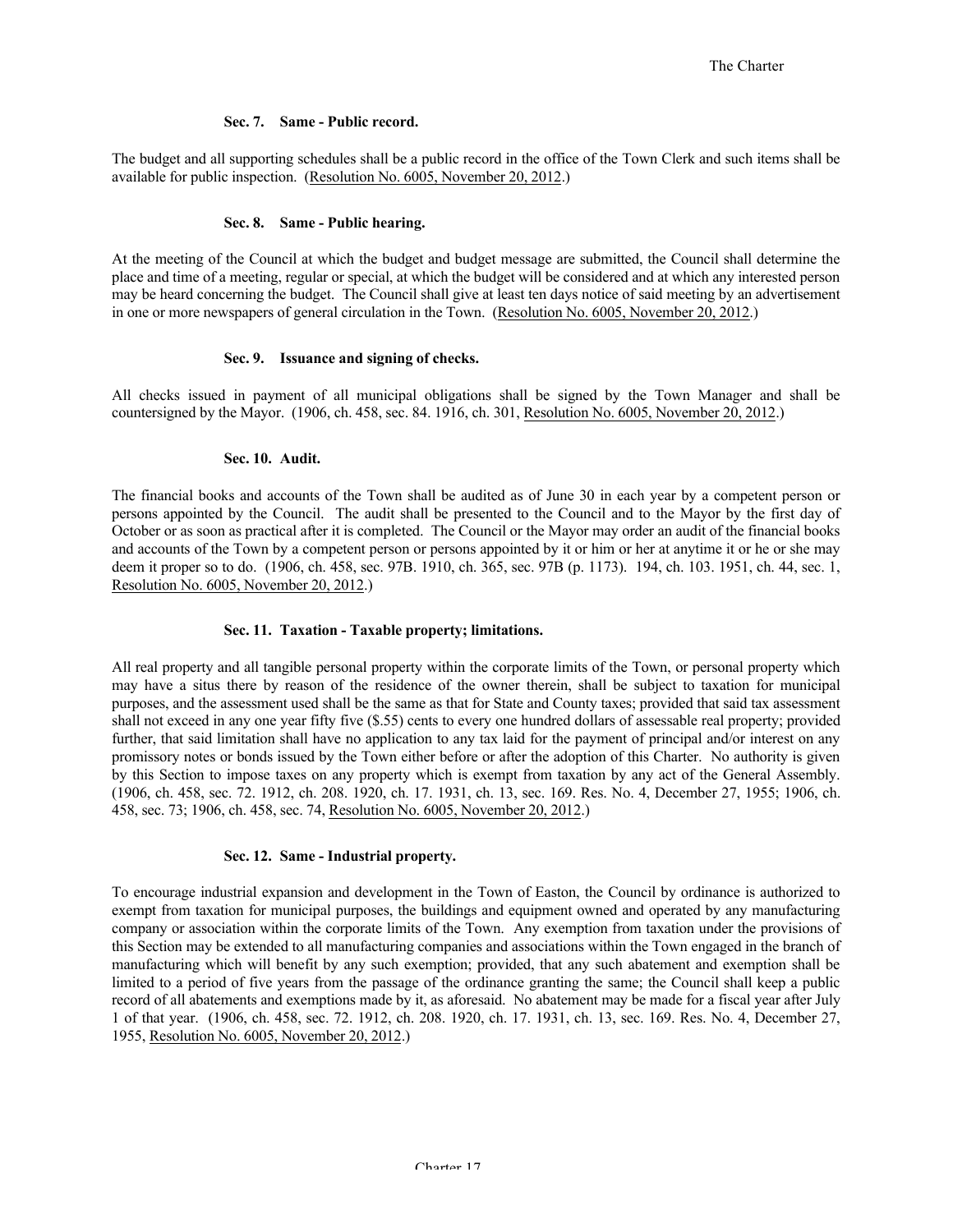#### **Sec. 13. Same - Agricultural property.**

The Town of Easton by action of the Council may exempt from taxation all agricultural property within the Town or may levy a lower tax rate thereon than is levied on other property within the Town. For the purposes of this Section, the term "agricultural property" shall include all unimproved land used exclusively for agricultural purposes, including any residences, barns, stables, and similar improvements located thereon, and all farming implements and stock used in connection therewith. (Resolution No. 6005, November 20, 2012.)

#### **Sec. 14. (Reserved).**

#### **Sec. 15. Same - tax year and due date; discounts, interest on overdue taxes.**

The Council shall make their annual levy on or before the regular meeting in June of each year, and the same shall be due and payable on the first day of July of the year of the levy; and on all taxes paid on or before the first day of September a discount of three percent may be allowed; on the first day of October next succeeding the levy thereof taxes shall be deemed to be in arrears and interest shall be charged and collected on all taxes not then paid, and the Town Finance Officer shall take the discount from or add the interest to the tax bills regularly, in the manner aforesaid, and shall note the same upon his or her books and upon receipt given for taxes so paid; but the discount allowed by this Section shall not be made to any person, persons, or corporate institutions, unless the whole amount of taxes due by such person, persons or corporate institutions for the current year are paid at the time of making such discount. (1906, ch. 458, sec. 80; 1906, ch. 458, sec. 97G. 1918, ch. 134. Res. No. 5, December 27, 1955; Res. No. 39, 1, 10/15/73, Resolution No. 6005, November 20, 2012.)

#### **Sec. 16. Same - Notice, payment and collection of overdue taxes.**

The Finance Officer shall deliver and mail to the last known post office address of each delinquent taxpayer an account of his or her assessment and the taxes and interest due thereon, with a notice to said delinquent thereto attached, that unless payment be made in full on or before a specific date after the delivery of said notice that the same will be collected by process of law. (1906, ch. 458, sec. 81, Resolution No. 6005, November 20, 2012.)

#### **Sec. 17. Same - Liens for unpaid taxes and moneys.**

(a) All taxes due and owing by any taxpayer upon real or personal property within the Town shall be and constitute a lien on both said real and personal property; provided, however, that such real property may be sold to pay the delinquent taxes without regard to the existence of personal property.

(b) All sums of money due and owing to the Easton Utilities Commission for sanitary sewer, water, electric or gas rentals or services, shall be and constitute a lien upon the real property to or in which such sewer, water, electric or gas service is supplied, and said real property may be sold to satisfy such lien or liens. (1906, ch. 458, sec. 85; 1920, ch. 51, Resolution No. 6005, November 20, 2012.)

#### **Sec. 18. Same - Tax bills.**

Immediately after the levy is made by the Council in each year, the Finance Officer shall give notice of the making of the levy in one or more newspapers of general circulation in the Town. The Finance Officer shall make out and mail or deliver in person to each taxpayer or his or her agent a bill or account of the taxes due from him or her. This bill or account shall contain a statement of the amount of real and personal property with which the taxpayer is assessed, the rate of taxation, the amount of taxes due, and the date from which they will bear interest. In case the owner or his agent cannot be found, the Finance Officer shall attach the bill or account to a piece of the real property, or deliver it to the servant or bailee in custody of the personal property so assessed. The Finance Officer shall keep a copy of the bill or account with a memorandum thereon of the date of mailing, delivering, or posting on the property, as the case may be, of such bill, and such memorandum shall be prima facie evidence of such mailing, delivering, or posting. (1906, ch. 458, sec. 79, Resolution No. 6005, November 20, 2012.)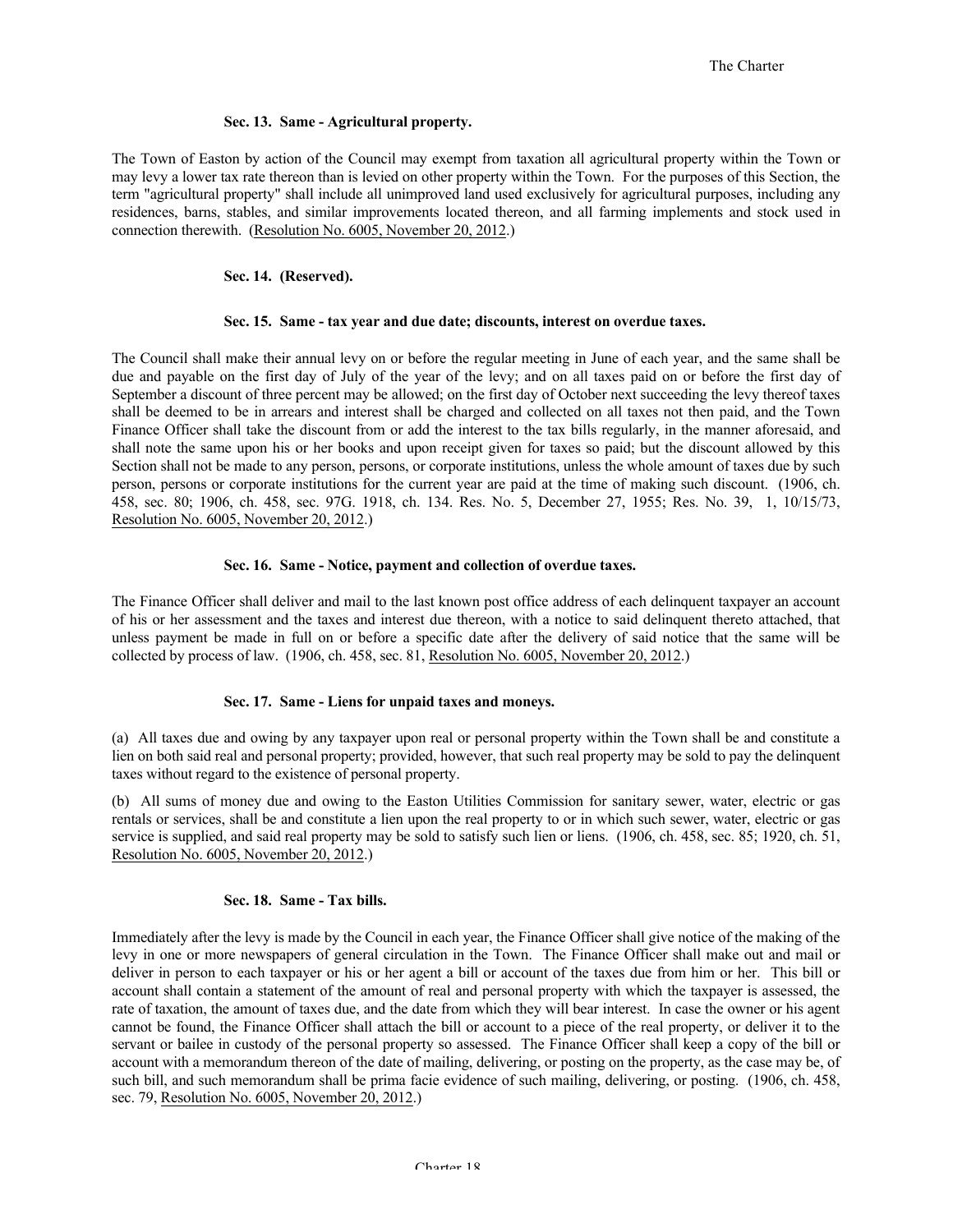#### **Sec. 19. Authority to borrow money and issue and sell bonds or notes.**

(a) The Town of Easton shall have the power to borrow upon the full faith and credit of the Town such sum or sums of money as it shall deem proper for municipal purposes in the manner prescribed by State law applicable to the borrowing of money and the issuance of bonds or tax anticipation notes by municipal corporations.

(b) In addition, and without limitation by sections 31 to 34, inclusive, of Article 23A of the Annotated Code of Maryland or any other provision of general law, the Town may, by ordinance , from time to time borrow upon the full faith and credit of the Town such sum or sums of money for any public purpose and may issue and deliver its notes or other evidences of the Town's obligation (including renewal or refunding notes or bond anticipation notes) to mature not more than five (5) years from the date of issue and for the payment of which the Town may designate such source or sources of funds, including tax or other revenues, as it deems appropriate to the purpose for which the borrowing is to be made. The notes or other evidences of obligation may be sold upon such terms, at public or private sale, and shall be executed and delivered in such manner and upon such conditions as the authorizing ordinance shall provide. (1906, ch. 458, sec. 976; 1918, ch. 134. Res No. 5, December 27, 1955; Res. No. 43, 2/17/75, Resolution No. 6005, November 20, 2012.)

#### **Sec. 20. Power to borrow for construction or purchase of industrial buildings.**

The Town of Easton may borrow upon the full faith and credit of the Town such sum or sums of money as it deems proper and shall deliver therefore promissory notes, bonds or other certificates of indebtedness which shall be based upon the full faith and credit of the Town, said sum or sums of money to be used for the purpose of defraying the cost of acquiring any industrial building or buildings, either by purchase or construction, but only after an ordinance or resolution has been adopted by the legislative body of the municipality specifying the proposed undertaking, the amount of money to be borrowed, the manner by which it is to be borrowed, and the maximum rate of interest to be paid. The ordinance or resolution shall further provide that the industrial building is to be acquired pursuant to the provisions of this Section, and shall also provide that the industrial building is to be acquired for a bona fide tenant, as evidenced by a letter of intent or similar agreement between the prospective tenant and the municipality. Where differences exist between the methods of financing specified by Article 23A, Annotated Code of Maryland (1957 Ed.), Sec. 31 through 39, inclusive, other provisions of State law, or this Section, each shall be considered as alternative methods which the Town may select at its discretion. In any type of financing the Council may enter into negotiations with regard to the sale of bonds or other indicia of indebtedness and sell the same at private sale without advertisement or publication of notice of sale or solicitation of competitive bids; any public local or public general law to the contrary notwithstanding. (Ch. amend. No. 28, December 28, 1964, Resolution No. 6005, November 20, 2012.)

#### **Sec. 21. Special assessment districts for off-street parking facilities.**

(a) The Town of Easton have the power to establish special assessment districts for off-street parking facilities in limited and determinable areas and to levy special assessments upon the real and personal property within such areas, which special assessment shall be used solely for the purpose of paying the cost of acquiring and developing off-street parking **facilities** 

(b) The boundaries of any special assessment district established hereunder to provide off-street parking facilities may be established by Ordinance or Resolution of the Council of the Town of Easton shall determine. No special assessment district shall be established unless prior to the final passage of such Ordinance or Resolution, public notice is given by notice inserted in two successive issues of a newspaper published in the Town of Easton, the last issue of which shall be published within ten days of the day on which a hearing is held by the Town of Easton. This notice shall further include a description of the boundaries of the special assessment district proposed, the time and place of the hearing to be held thereon, a statement of the special assessment proposed to be levied as well as a statement of the class of properties exempt from said levy, if exemption is proposed.

(c) The Council of the Town of Easton may exempt from the levy hereby authorized properties as follows:

1. Properties used for residential purposes only which provide an "off-street" parking space for each family. (Resolution No. 6005, November 20, 2012.)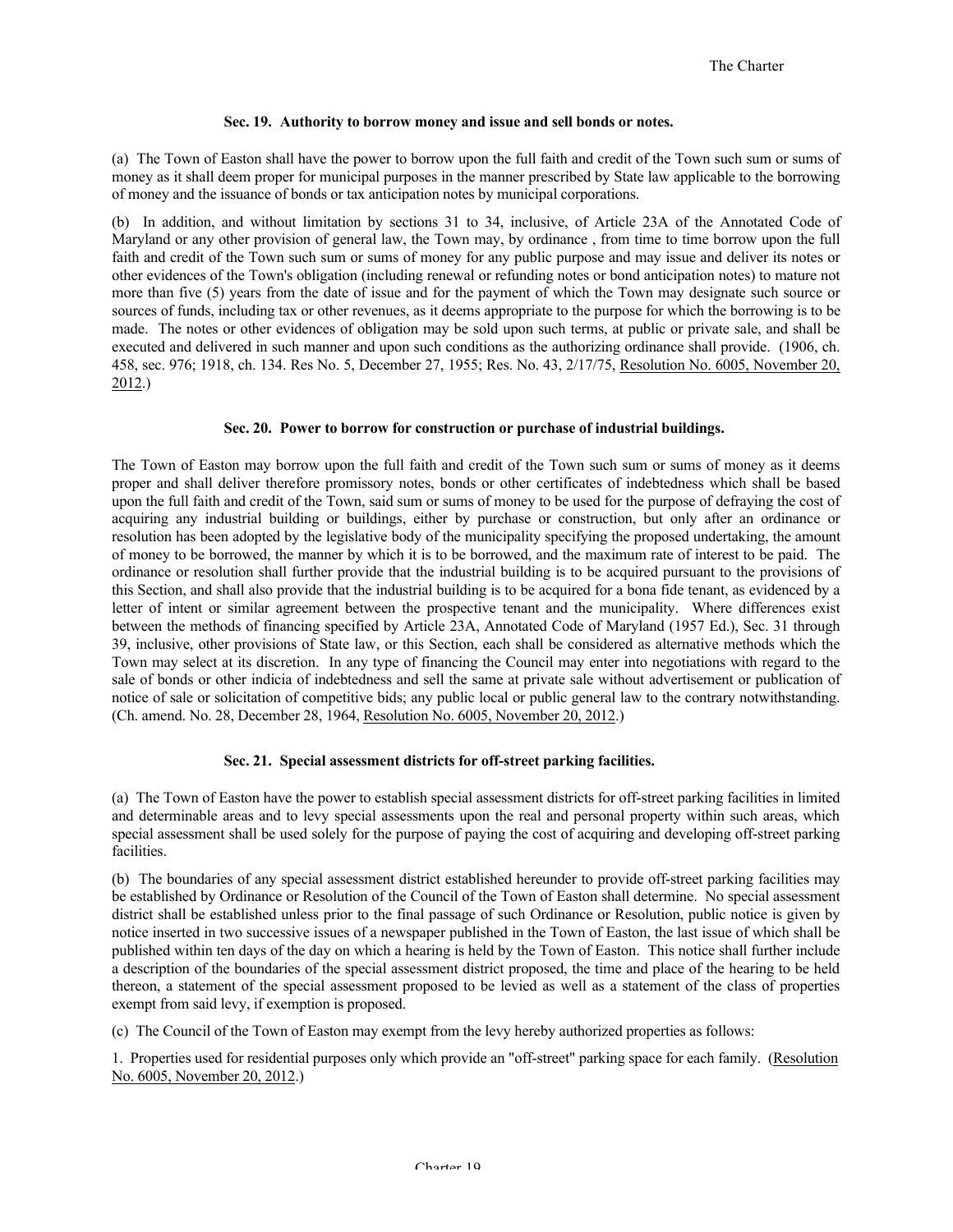2. Properties furnishing off-street parking facilities equal to the requirements of any zoning ordinance or any Off-Street Parking Ordinance or Resolution passed in pursuance of the authority hereby granted.

(d) The special assessment hereby provided shall constitute a lien against the respective properties upon which levied until paid, and shall be collectible and bear interest in the same manner as all other Town, real estate ad valorem taxes; any levy made hereunder shall be considered as being made for the purpose of servicing municipal bonds and shall not be used for general revenue purposes, and shall not be included in any computation of any limitation upon the taxing power of the Town of Easton which may be established by any other section of this Charter. (Resolution No. 6005, November 20, 2012.)

(e) Borrowing. The Town of Easton is hereby authorized to borrow whatever funds the Council determines, by Resolution duly passed, to be necessary to finance any off-street parking facilities, including the acquisition of access to and egress from off-street parking facilities, and to evidence such borrowing by the issuance of notes, tax anticipation notes or such other indicia of indebtedness as the lender or lenders may request.

(f) The Council of the Town of Easton is hereby authorized to enact appropriate legislation to amend any existing ordinance and/or resolution relating to special assessment districts for off-street parking facilities in order to eliminate therefrom any requirement that the special assessment levied thereby on property be limited to a rate not to exceed One Dollar (\$1) per \$100.00 of assessed valuation per annum. (Res. No. 37, July 17, 1972; Am. Res. No. 48, Oct. 18, 1982, Resolution No. 6005, November 20, 2012.)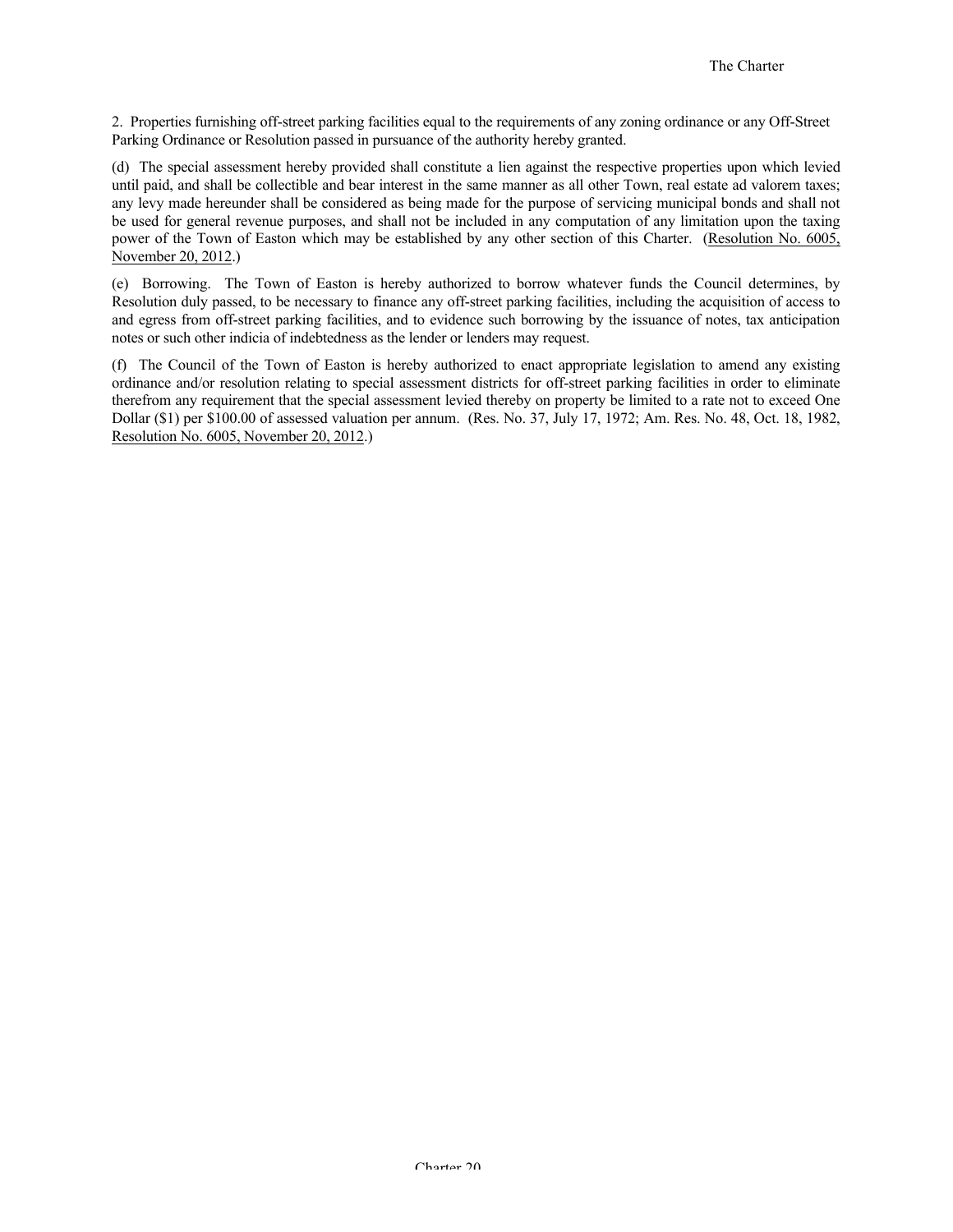## **Article VII. Town Administration**

#### **Sec. 1. Town Manager - Appointment; Qualifications.**

There shall be a full-time Town Manager, who shall be appointed by the Mayor with the advice and consent of the Council. The Town Manager shall have, prior to appointment, a master's degree in business or public administration from an accredited college or university or at least five years' experience as an executive or administrator either in public administration or private business or an equivalent combination of education and experience. The compensation of the Town Manager shall be established in the annual budget of the Town. The Mayor may enter into a contract of employment with a Town Manager, provided that such contract shall be approved by the Council. (Resolution 5893, Resolution No. 6005, November 20, 2012.)

#### **Sec. 2. Town Manager - Powers and Duties.**

The Town Manager shall be directly responsible to the Mayor for the day-to-day operation of the Town. In this connection, the Town Manager shall exercise all administrative powers and authority delegated by the Mayor. The Town Manager shall be the direct subordinate of the Mayor and the immediate supervisor of each department director. The Town Manager shall also have all powers and duties specifically granted by this Charter. Except as provided by this Charter, no duties, functions or powers shall be assigned to or removed from the Town Manager by the Council. (Resolution 5893, Resolution No. 6005, November 20, 2012.)

#### **Sec. 3. Finance Officer - Appointment, Qualifications.**

There shall be a full time Town Finance Officer. The Finance Officer shall be appointed by the Mayor with the advice and consent of the Council. The Finance Officer shall be licensed to practice certified public accountancy in the State of Maryland and shall have at least five years experience in that or an equivalent field. The compensation of the Finance Officer shall be established in the annual budget of the Town. The Mayor may enter into a contract of employment with the Finance Officer, provided that such contract shall be approved by the Council. (Resolution 5893, Resolution No. 6005, November 20, 2012.)

#### **Sec. 4. Finance Officer - Powers and Duties.**

The financial powers of the Town, except as otherwise provided by this Charter, shall be exercised by the Finance Officer under the direct supervision of the Mayor and the Town Manager. The Finance Officer shall be: (1) the collector of taxes and of all other municipal sums receivable; (2) the treasurer of the Town; (3) authorized to enforce the payment of taxes levied by the Council, by suit or by sale or otherwise, and to convey title to any real or personal property sold for nonpayment of taxes; (4) the custodian of municipal assessment books and tax records; (5) authorized to issue certified statements of taxes due and unpaid; (6) authorized to act as general assessor for the Town, to the extent that such functions are not pre-empted by the laws of the State of Maryland; (6) authorized to exercise the same powers, duties and liabilities relating to taxes as those possessed by the State and County tax collectors as provided for by the laws of the State of Maryland; and (7) to deposit all taxes and moneys received or collected in a bank or other institution authorized by law to accept such deposits. (Resolution 5893, Resolution No. 6005, November 20, 2012.)

#### **Sec. 5. Finance Officer - Bond; Surety empowered to enforce tax payments**

The Finance Officer shall provide a bond with such corporate surety and in such amount as the Council may require. In the event of the bond of any Town Finance Officer becoming liable to the Town for any unpaid or uncollected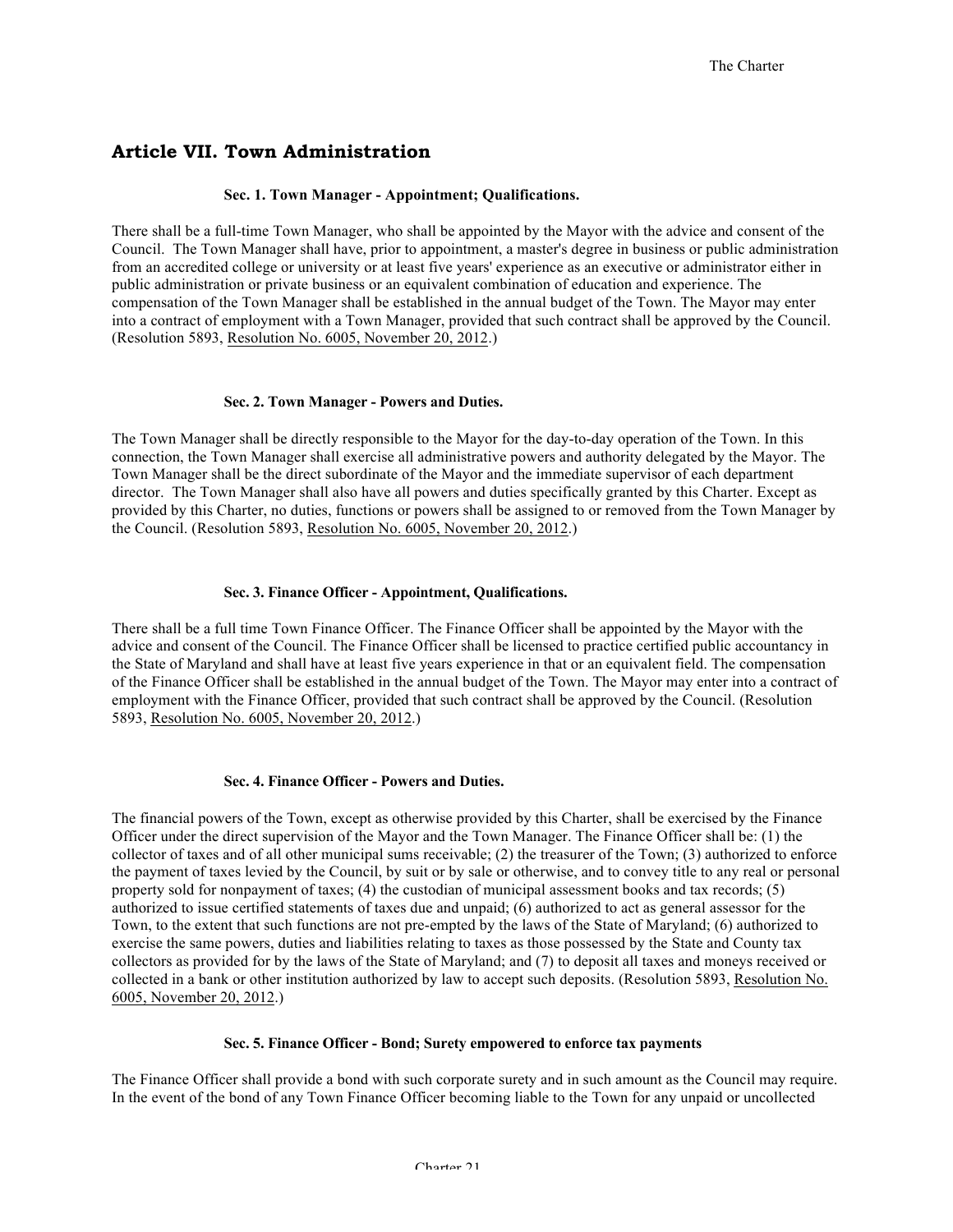taxes, the sureties on said bond shall be empowered to enforce the payment of said taxes in the same manner as the Finance Officer could have done. (Resolution 5893, Resolution No. 6005, November 20, 2012.)

#### **Sec. 6. Town Clerk.**

The Mayor shall appoint, with the advice and consent of the Council, a Town Clerk. In addition to such other duties and powers as the Charter may provide and the Council may by ordinance or resolution direct, it shall be the duty and power of the Town Clerk to attend all meetings of the Council and act as clerk thereof. The compensation of the Town Clerk shall be established in the annual budget of the Town. (Resolution 5893, Resolution No. 6005, November 20, 2012.)

#### **Sec. 7. Vacancy.**

In case of absence or temporary incapacity in the office of Town Manager, Town Finance Officer or Town Clerk, the Mayor, by and with the consent of the Council, shall fill said office for such period of temporary absence. (Res. 5893, passed 11/13/06, Resolution No. 6005, November 20, 2012.)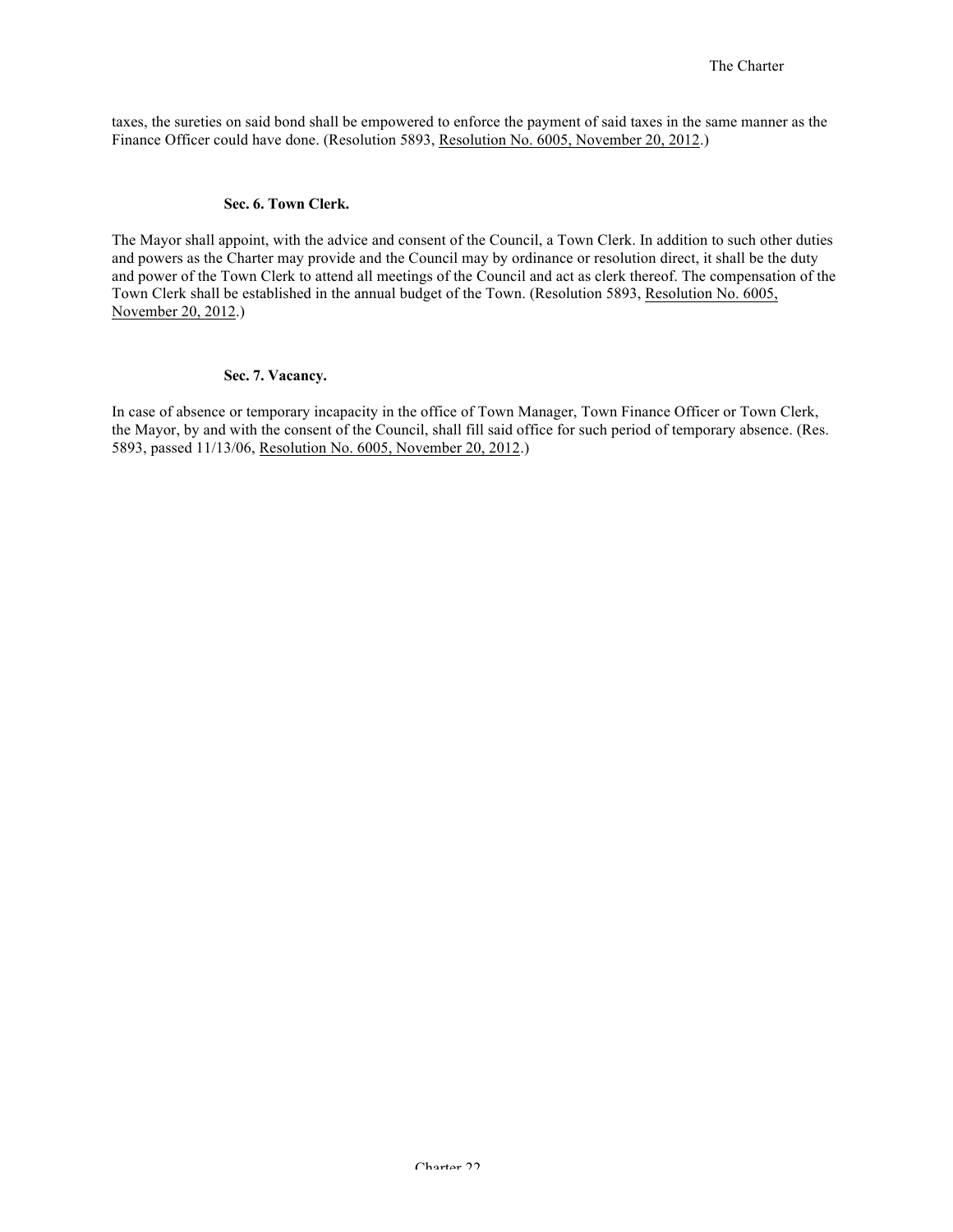## **Article VIII. Town Attorney.**

#### **Sec. 1. Appointment and compensation.**

The Town Attorney shall be appointed by the Mayor by and with the advice and consent of the Council. His or her compensation shall be determined by the Council. (1906, ch. 458, sec. 67. 1910, ch. 365,sec. 67. 1937, ch. 26. Res. No. 17, May 19, 1958; 1906, ch. 458, sec. 975, Resolution No. 6005, November 20, 2012.)

#### **Sec. 2. Qualifications.**

The Town Attorney shall be a member of the bar of the Maryland Court of Appeals who has practiced law in the Town of Easton for not less than one year preceding his or her appointment. (Resolution No. 6005, November 20, 2012.)

#### **Sec. 3. Duties.**

(a) The Town Attorney shall be the legal adviser of the Town of Easton and shall have general supervision and direction of all legal business of the Town. (Resolution No. 6005, November 20, 2012.)

(b) The Town Attorney shall have charge of the preparation and trial of all suits, actions, and proceedings of every kind to which the Town shall be a party in any court, state or federal, or before any trial magistrate when requested by the Mayor, and of all actions brought to enforce the Town Code and ordinances of the Council or to punish violations thereof. (Resolution No. 6005, November 20, 2012.)

(c) Upon the request of the Council, or any member thereof, the Mayor, or any officer of the Town, the Town Attorney shall give written advice on all questions of law which may be referred to him or her. (Resolution No. 6005, November 20, 2012.)

(d) The Town Attorney shall prepare ordinances for introduction into the Council. (Resolution No. 6005, November 20, 2012.)

(e) The Town Attorney shall prepare, examine, and approve as to form all the contracts, specifications, deeds, and other legal papers of the Town. (Resolution No. 6005, November 20, 2012.)

(f) The Town Attorney shall perform such other duties as this Charter, the Mayor, or the Council may require. (Resolution No. 6005, November 20, 2012.)

(g) The Council shall have the authority to appoint special counsel to assist the Town Attorney whenever deemed desirable. (1906, ch. 458, sec. 97S., Resolution No. 6005, November 20, 2012.)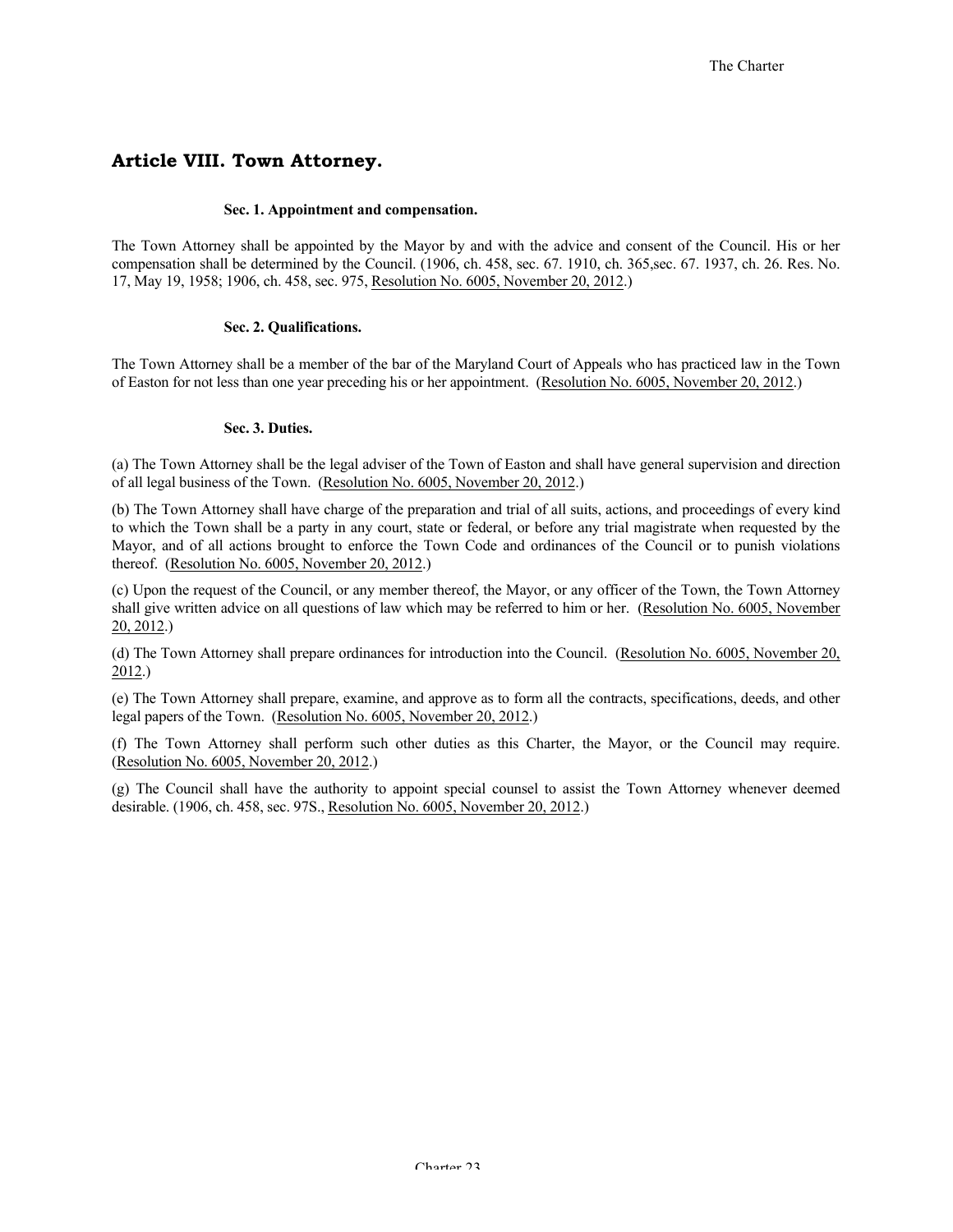## **Article IX. Town Engineer.**

#### **Sec. 1. Appointment; term; removal; salary.**

The Town Engineer shall be appointed by the Mayor by and with the advice and consent of the Council. The Town Engineer shall hold office until his or her resignation or until his or her removal as provided herein, and shall receive such compensation for services as the Council shall determine. The Town Engineer may be a full-time or part-time staff member or may be an outside consultant hired to fulfill some or all of the Town Engineer's duties. (1906, ch. 458, sec. 64; 1906, ch. 458, sec. 70B. Res. No. 15, June 5, 1956, Resolution No. 6005, November 20, 2012.)

#### **Sec. 2. Qualifications.**

The Town Engineer shall be a trained engineer holding a degree from some recognized school or college evidencing his or her competency as an engineer and shall be registered as a Professional Engineer in the State of Maryland. The Town Engineer shall have such other qualifications and experience as the Council may deem requisite. (1906, ch. 458, sec. 70B. Res. No. 15, June 5, 1956, Resolution No. 6005, November 20, 2012.)

#### **Sec. 3. Powers and duties.**

In addition to such other powers and duties as this Charter or the Council may require the Town Engineer shall have the following powers and duties:

(a) The Town Engineer shall prepare plans, give all lines and grades, write and compile all specifications for and supervise construction of any and all paving and drainage work undertaken by the Town, shall certify to all payments made by the Town for such work, and shall supervise such other functions and departments of the Town government as the Mayor and/or Council from time to time may direct. (Resolution No. 6005, November 20, 2012.)

(b) The Town Engineer shall render any and all engineering service which may be required of him or her by the Mayor and/or Council. (Resolution No. 6005, November 20, 2012.)

(c) The Town Engineer shall act as consultant to the Easton Planning and Zoning Commission and the Board of Zoning Appeals. (1906, ch. 458, sec. 70B. Res. No. 15, June 5, 1956, Resolution No. 6005, November 20, 2012.)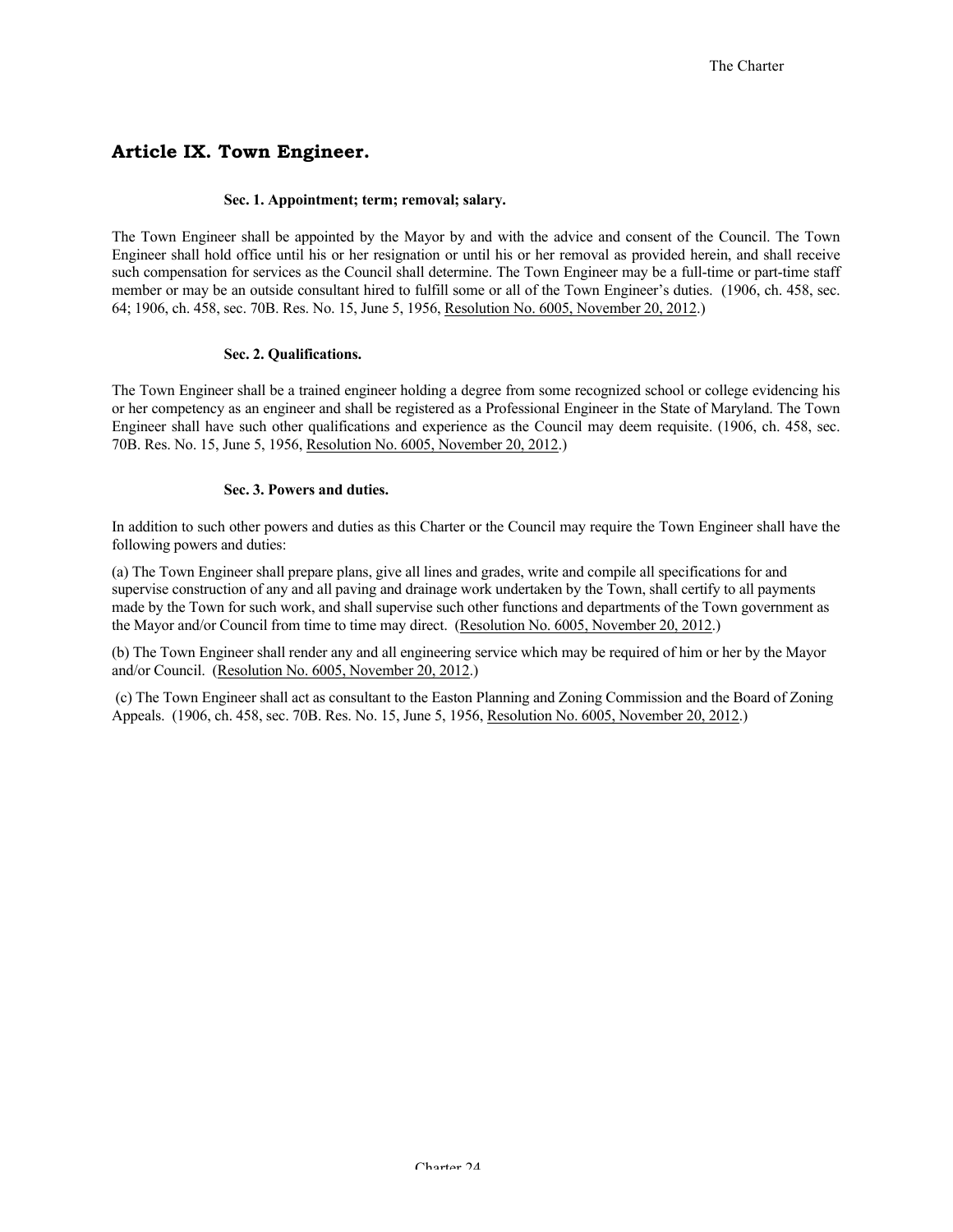## **Article X. Police.**

#### **Sec. 1. Chief of Police - Appointment and removal.**

The Mayor, by and with the advice and consent of the Council, shall appoint a competent person to be Chief of Police who shall hold office until his or her successor has been qualified, unless sooner removed as authorized herein. (1906, ch. 458, sec. 68. 1910, ch. 365, sec. 68 (p. 1170). 1914, ch. 142, Res. No. 12, May 22, 1956, Resolution No. 6005, November 20, 2012.)

#### **Sec. 2. Same - Salary.**

The compensation for the Chief of Police shall be established in the annual budget of the Town. (1906, ch. 458, sec. 68. 1910, ch. 365, sec. 68 (p. 1170). 1914, ch. 142. Res. No. 12, May 22, 1956, Resolution No. 6005, November 20, 2012.)

## **Sec. 3. Same - Report to council.**

The Chief of Police shall report, upon request, to meetings of the Council for the purpose of furnishing any desired information concerning any of the affairs of the Town or upon matters which may be under considerations by the Council. (1906, ch. 458, sec. 68. 1910, ch. 365, sec. 68 (p. 1170). 1914, ch. 142. Res. No. 12, May 22, 1956, Resolution No. 6005, November 20, 2012.)

#### **Sec. 4. Policemen generally - Appointment.**

The Chief of Police, by and with the advice and consent of the Police Board, shall have the power to appoint such number of policeman as may be required for the protection of the citizens of the Town. (1906, ch. 458, sec. 68, 1910, ch. 365, sec. 68 (p. 1170). 1914, ch. 142, Res. No. 12, May 22, 1956, Resolution No. 6005, November 20, 2012.)

#### **Sec. 5. Duties of police.**

In addition to such other duties and powers as the Charter may provide and the Council may by ordinance or resolution direct, it shall be the duty and power of the Town police to prevent and detect crime, to apprehend criminals, to enforce the criminal and motor vehicle laws of the State of Maryland and Town of Easton and to arrest any person for the violation of the aforesaid laws wherein an arrest for such violation is provided. Said Town police are to be peace officers and the have the same powers with respect to criminal matters and the enforcement of the laws relating thereto as sheriffs, constables, state police, police officers, and peace officers as such officers now have and hereafter may be granted within Talbot County. (1906, ch. 458, sec. 68. 1910, ch. 365, sec. 68. (p. 1170). 1914, ch. 142. Res. No. 12, May 22, 1956, Resolution No. 6005, November 20, 2012.)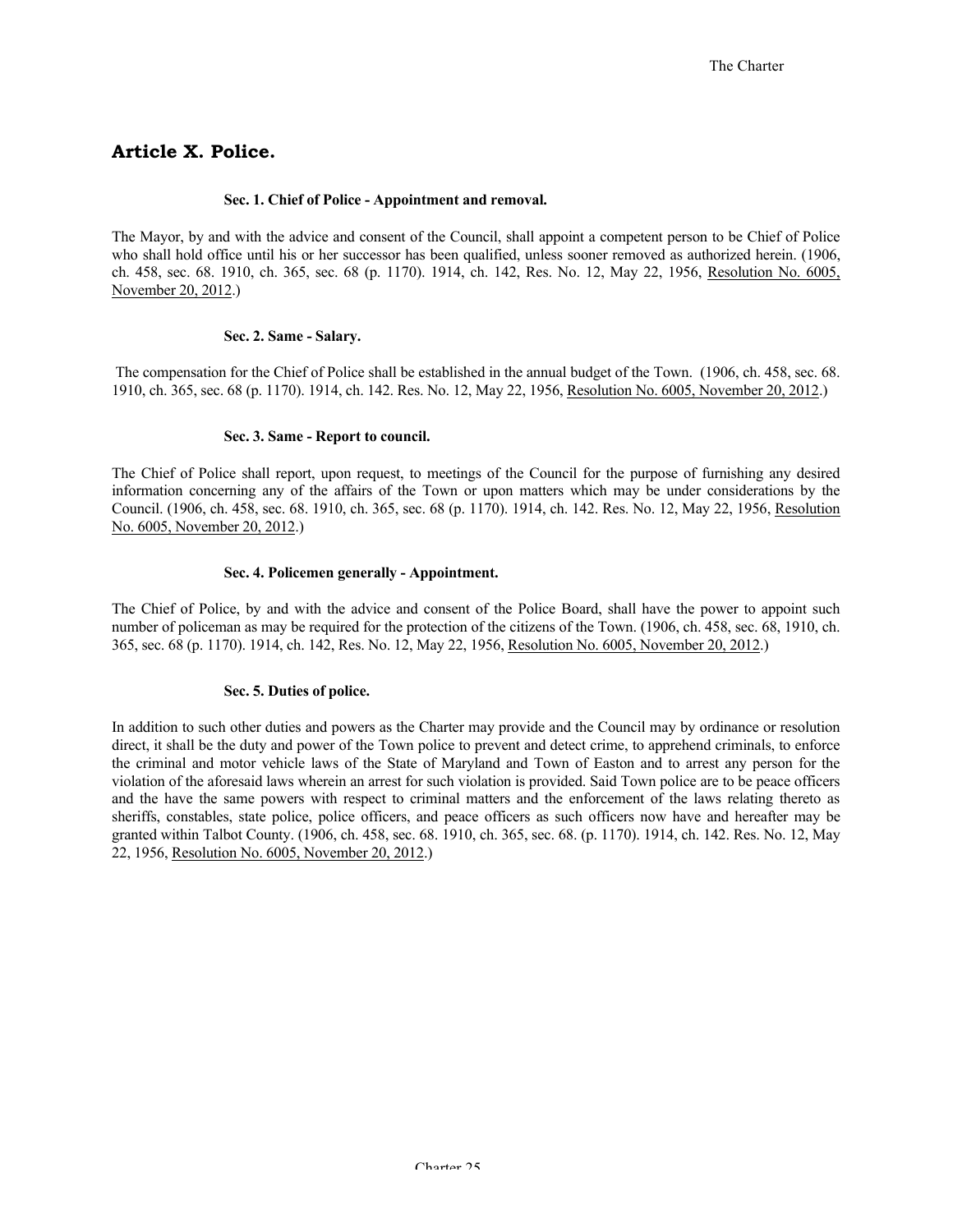## **Article XI. Transitional Provisions.**

#### **Sec. 1. Pending matters.**

All rights, claims, actions, orders, contracts and legal or administrative proceedings shall continue except as modified pursuant to the provisions of this Charter and in each case shall be maintained, carried or dealt with by the Town department, office or agency appropriate under this Charter. (Resolution No. 6005, November 20, 2012.)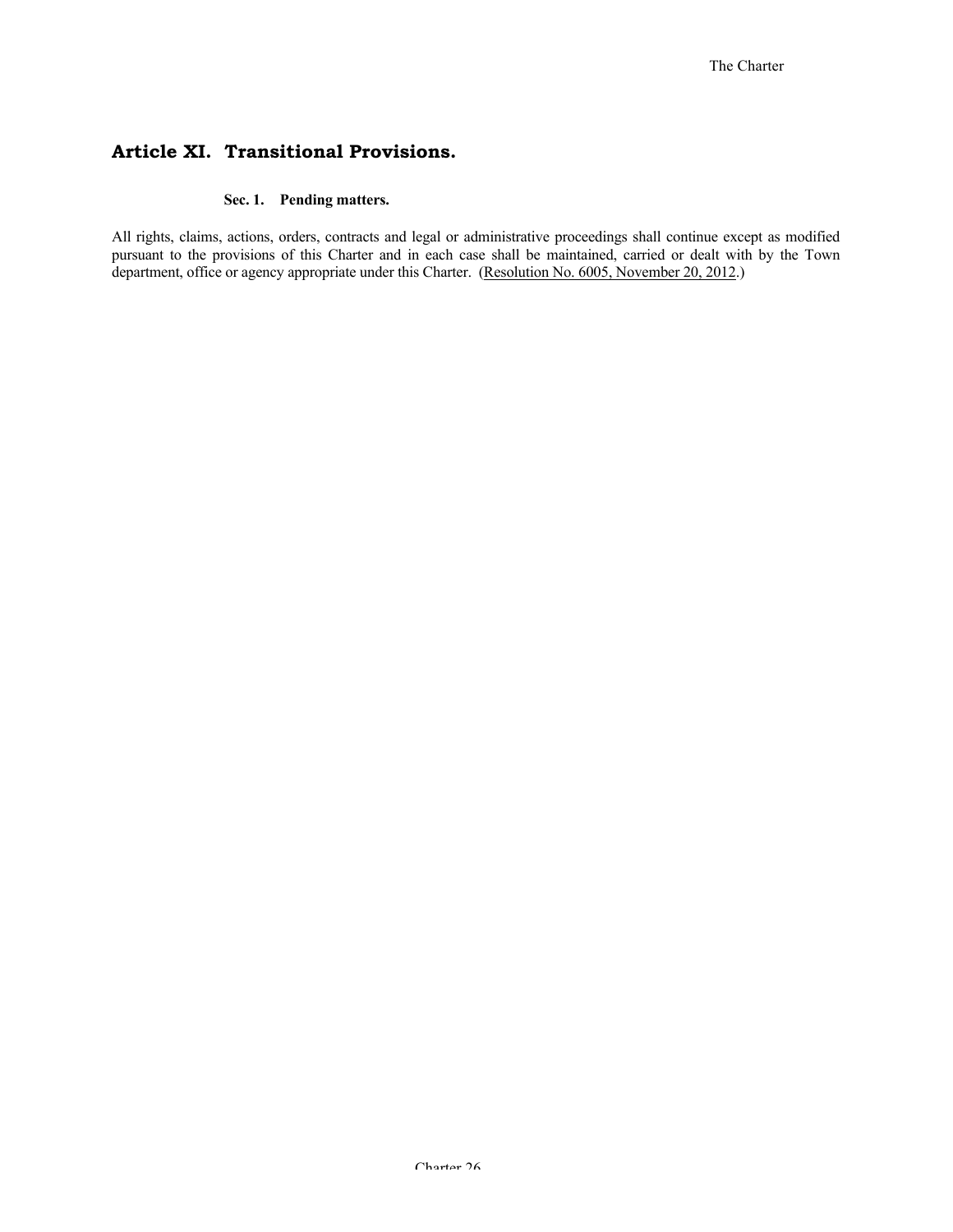## **Article XII. Miscellaneous Provisions.**

#### **Sec. 1. Oath of office.**

Each person elected or appointed to any office of honor, profit or trust under the government of the Town of Easton shall before assuming the duties of his office take, and subscribe in a book prepared by the Town Clerk for the purpose, the following oath or affirmation: I \_\_\_\_\_\_\_\_\_\_\_\_\_\_\_\_\_\_\_\_\_\_\_\_\_\_\_\_\_ do swear (or affirm) that I will support the Constitution of the United States, and that I will be faithful and bear true allegiance to the State of Maryland and support the Constitution and laws thereof, and that I will, to the best of my skill and judgment, diligently and faithfully, without partiality or prejudice, execute the office of \_\_\_\_\_\_\_\_\_\_\_\_\_\_\_ according to the Constitution and laws of this State. (1906, ch. 458, sec. 97R, Resolution No. 6005, November 20, 2012.)

#### **Sec. 2. Charter powers not exclusive.**

The enumeration of particular powers in this Charter shall not be held or deemed to be exclusive, and the Town shall have such other powers as are incident to those specifically mentioned or as are a necessary consequence of the powers herein conferred. In addition to the powers enumerated in this Charter, the Town shall have all powers, rights, and privileges now or hereafter granted or made available to a municipal corporation by the Constitution and laws of the State of Maryland. (Resolution No. 6005, November 20, 2012.)

## **Sec. 3. Present consistent State and Town law continued if effect.**

All Charter provisions, Code provisions, ordinances and regulations of the Town, and State law in force at the effective date of this Charter, insofar as they or any portion thereof are not inconsistent with the provisions of this Charter, shall remain in force until amended or repealed by law. (1906, ch. 458, sec. 97Q, Resolution No. 6005, November 20, 2012.)

## **Sec. 4. Separability.**

If any provision of this Charter is held invalid, the other provisions of the Charter shall not be affected thereby. If the application of the Charter or any of its provisions to any person or circumstances is held invalid, the application of the Charter and its provisions to other persons or circumstances shall not be affected thereby.

#### **Sec. 5. Charter amendments.**

Amendments to this Charter shall be made in accordance with Article 11-E of the Constitution of Maryland and Article 23A, section 11-18 of the 1957 Annotated Code of Maryland, as amended, and such amendments shall have the same force of law as if they had been enacted by the General Assembly of the State of Maryland.